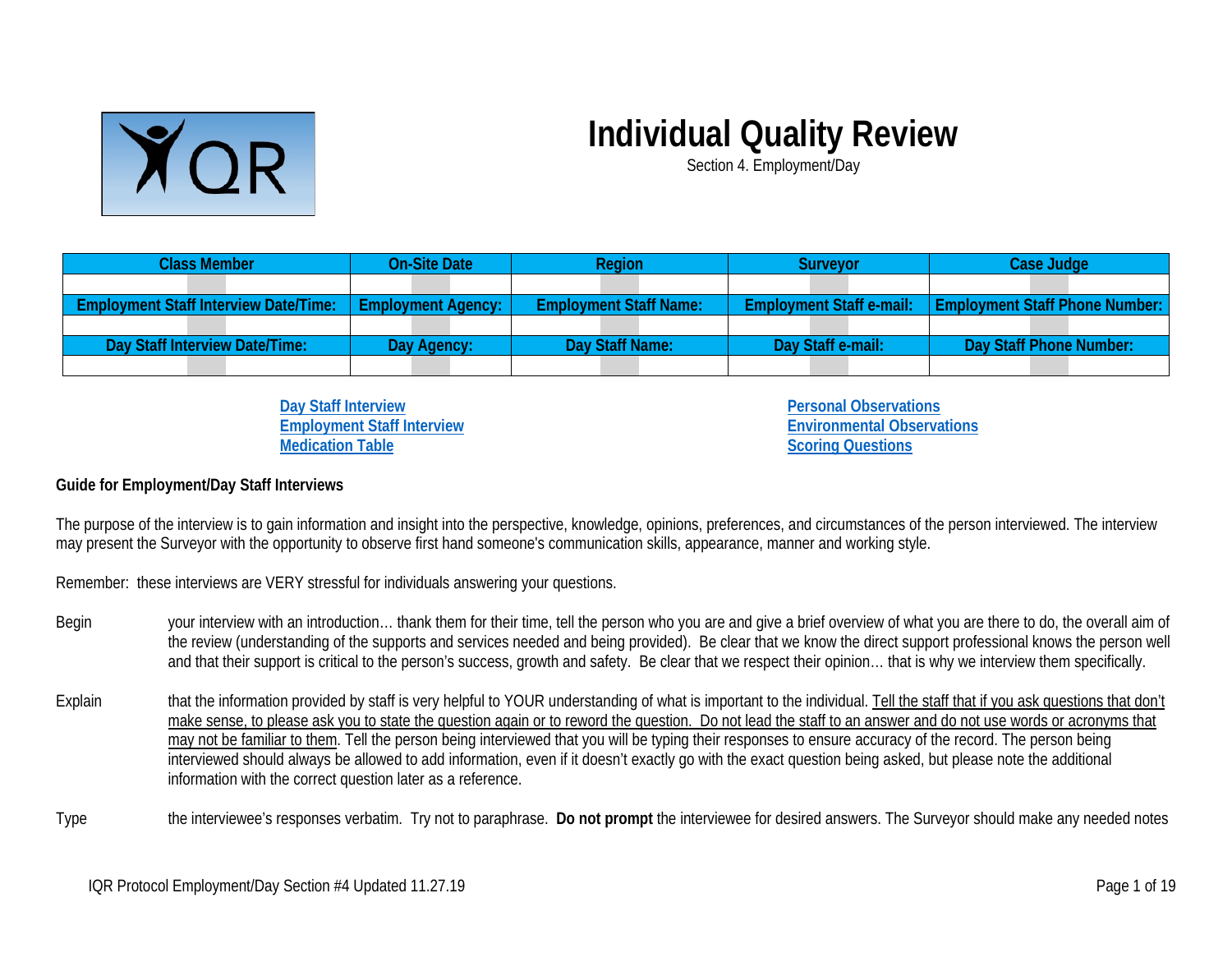at a level of detail and reference that permits the Surveyor to put the information in the context necessary to be useful in supporting the Surveyor's judgments and descriptions.

- New Staff If the direct support professional is very new (30 days or less), his or her supervisor may sit in, but the staff should answer questions first. Make clear that you want the direct support professional to answer first and if the supervisor has anything to add at the end of the interview they are welcome to do so. You must record the responses from the direct support professional separate from the responses of the supervisor. It is fine to use initials, but we must know who said what.
- DO NOT Even if asked directly, do not tell the person interviewed that anything is or is not "all right," "okay with me," does or does not "comply" with any regulation, law or requirement, or any other indication of approval or disapproval. Even if asked directly, **do not** provide technical assistance or "recommendations" to resolve or improve issues.
- Change in who is being interviewed: If the direct support professional who knows the person you are reviewing best is not available/allowed to participate in this interview find out why and note the reason and who is giving you this information. Make these notations in your protocol under the appropriate interview. Notify the agency that you will record the answers provided but they may not be counted and the entire interview may be scored a "0". Consult with your Case Judge and Community Monitor prior to completing your protocol.
- Names During the interview, whenever the protocol uses the term "(Name)" the Surveyor should use the person's name when speaking, for example, "Ms. Smith," or "Mr. Jones."
- Emergencies Remember that the direct support professional may have to respond to an emergency or crisis situation during the interview. If this happens, the Surveyor should terminate the interview immediately and establish a time to reschedule or resume the interview. Do not continue to engage the person in conversation.
- At the End At the end of the interview, thank the person for his/her time, information and cooperation.

Based on your review of the records, what should be present in this environment? (e.g., adaptive equipment/assistive technology, specific responses to behavior, specific supports during eating, etc.) If the information you require is found to your satisfaction, check the box next to the item you've listed. If not, leave it blank, highlight it and use it as a reference when scoring and/or writing up your summary. Use this space to identify missing information, use it to verify that recommendations have been followed, use it to ask about or observe needed equipment/devices, etc.

| Item to Verify or Request | Completed? (Y/N) |  |
|---------------------------|------------------|--|
|                           |                  |  |
|                           |                  |  |
|                           |                  |  |
|                           |                  |  |
|                           |                  |  |
|                           |                  |  |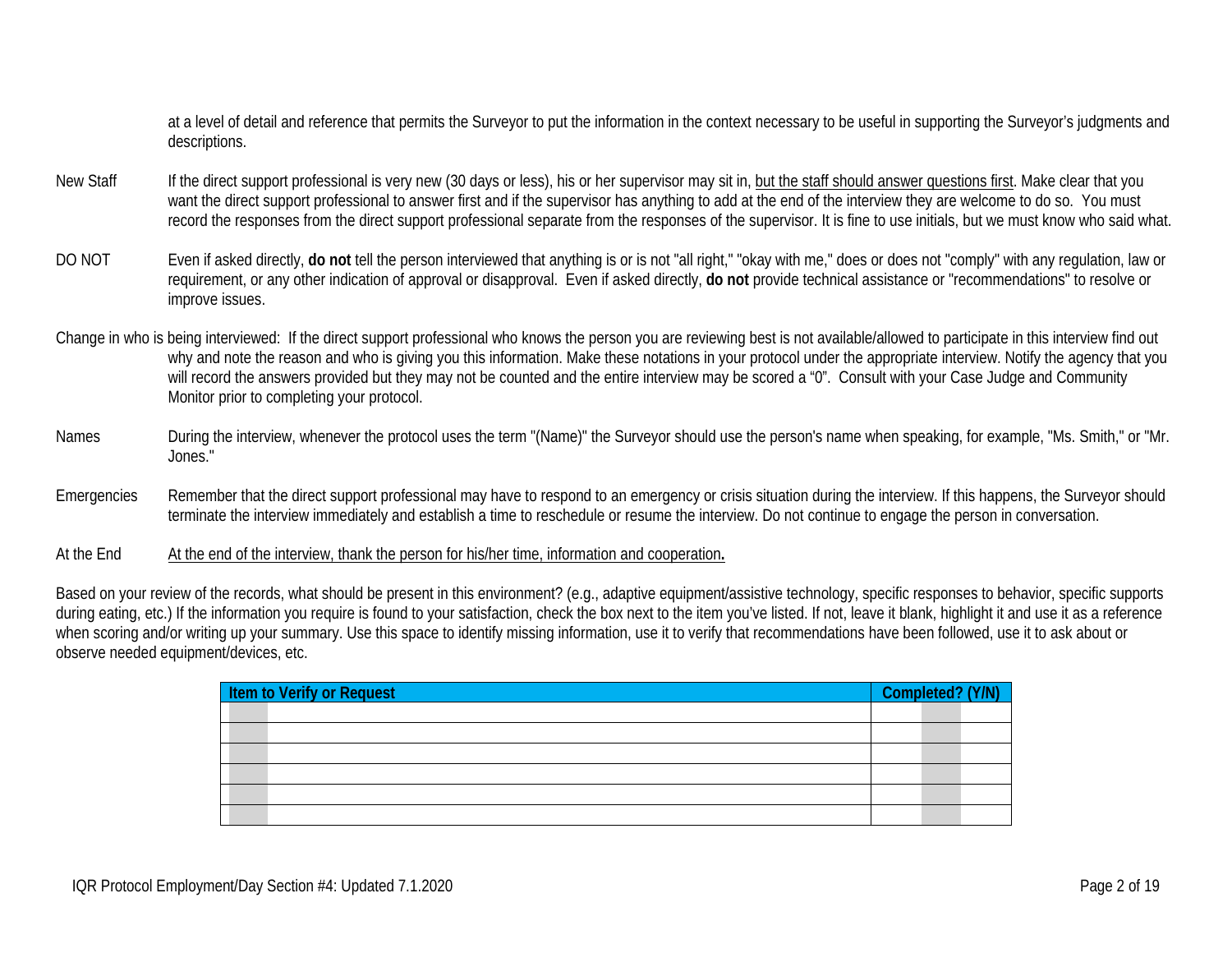<span id="page-2-0"></span>

| <b>DAY STAFF INTERVIEW</b> |                                                                                                                                                                                                                                                                                                                                                                   |  |
|----------------------------|-------------------------------------------------------------------------------------------------------------------------------------------------------------------------------------------------------------------------------------------------------------------------------------------------------------------------------------------------------------------|--|
| $\mathbf{1}$ .             | Tell me about (Name):<br>Note: The interviewee may ask, well what do you want to know? The surveyor can respond by saying: "I've never met (Name) or don't know him/her well -so please<br>tell me about her/him".                                                                                                                                                |  |
| 1A.                        |                                                                                                                                                                                                                                                                                                                                                                   |  |
| 2.                         | What are (Name's):                                                                                                                                                                                                                                                                                                                                                |  |
|                            | Strengths?<br>a.                                                                                                                                                                                                                                                                                                                                                  |  |
|                            | Preferences?<br>b.                                                                                                                                                                                                                                                                                                                                                |  |
| 2A.                        |                                                                                                                                                                                                                                                                                                                                                                   |  |
| $\overline{3}$ .           | How long have you worked with (Name)? (Try to get year the person started)                                                                                                                                                                                                                                                                                        |  |
| 3A.                        |                                                                                                                                                                                                                                                                                                                                                                   |  |
| 4.                         | Walk me through (Name's) day; what is a "typical" day for (Name)  times what he/she is doing? .<br>Note: If the interviewee states them, record the time the person begins his/her day, what he/she does and for approximately how long, then what the person does<br>next Note the total number of hours per day the person is engaged in identified activities. |  |
| 4A.                        |                                                                                                                                                                                                                                                                                                                                                                   |  |
| 5.                         | Did you participate in the development of (Name's) ISP?<br>If Yes, then ask: How did you participate? What did you do?<br>If No, then ask: Did information about (Name) get from you to the Team and information from the meeting get back to you? If so, how?                                                                                                    |  |
| 5A.                        |                                                                                                                                                                                                                                                                                                                                                                   |  |
| $\overline{6}$ .           | Have you received training on implementing (Name's) ISP? If Yes, when and what did you learn?                                                                                                                                                                                                                                                                     |  |
| 6A.                        |                                                                                                                                                                                                                                                                                                                                                                   |  |
| $\overline{7}$ .           | Does (Name) have Written Direct Support Instructions (WDSI's) that apply to his/her ISP Outcomes and Action Steps? If so, Have you received training on<br>implementing WDSI's? If Yes, what did you learn; what are you to do?                                                                                                                                   |  |
| 7A.                        |                                                                                                                                                                                                                                                                                                                                                                   |  |
| $\overline{8}$ .           | Does the IDT meet when major events occur in (Name's) life? If Yes, what happened and when did this occur?                                                                                                                                                                                                                                                        |  |
| 8A.                        |                                                                                                                                                                                                                                                                                                                                                                   |  |
| 9.                         | How does the team integrate (Name's) culture, traditions, and values into the ISP and (Name's) everyday life?                                                                                                                                                                                                                                                     |  |
|                            | Note: List specific measurable indicators, then look for verification in the notes and program records or other interviews. This question usually needs to be repeated, and                                                                                                                                                                                       |  |
|                            | needs to be taken slowly, with spacing between the words: culture—and tradition—and--values. You can explain that when thinking about culture we mean things like                                                                                                                                                                                                 |  |
| 9A.                        | ethnic and or lifestyle preferences; values can include religion or family and tradition can mean things like customs passed down from generation to generation.                                                                                                                                                                                                  |  |
| 10.                        | What Action Steps is (Name) working on right now?                                                                                                                                                                                                                                                                                                                 |  |
|                            | a. What are your responsibilities in implementing (Name's) Action Steps?                                                                                                                                                                                                                                                                                          |  |
|                            | b. How much time does (Name) spend working on activities related to his/her Action Steps/Outcomes? How often?                                                                                                                                                                                                                                                     |  |
|                            |                                                                                                                                                                                                                                                                                                                                                                   |  |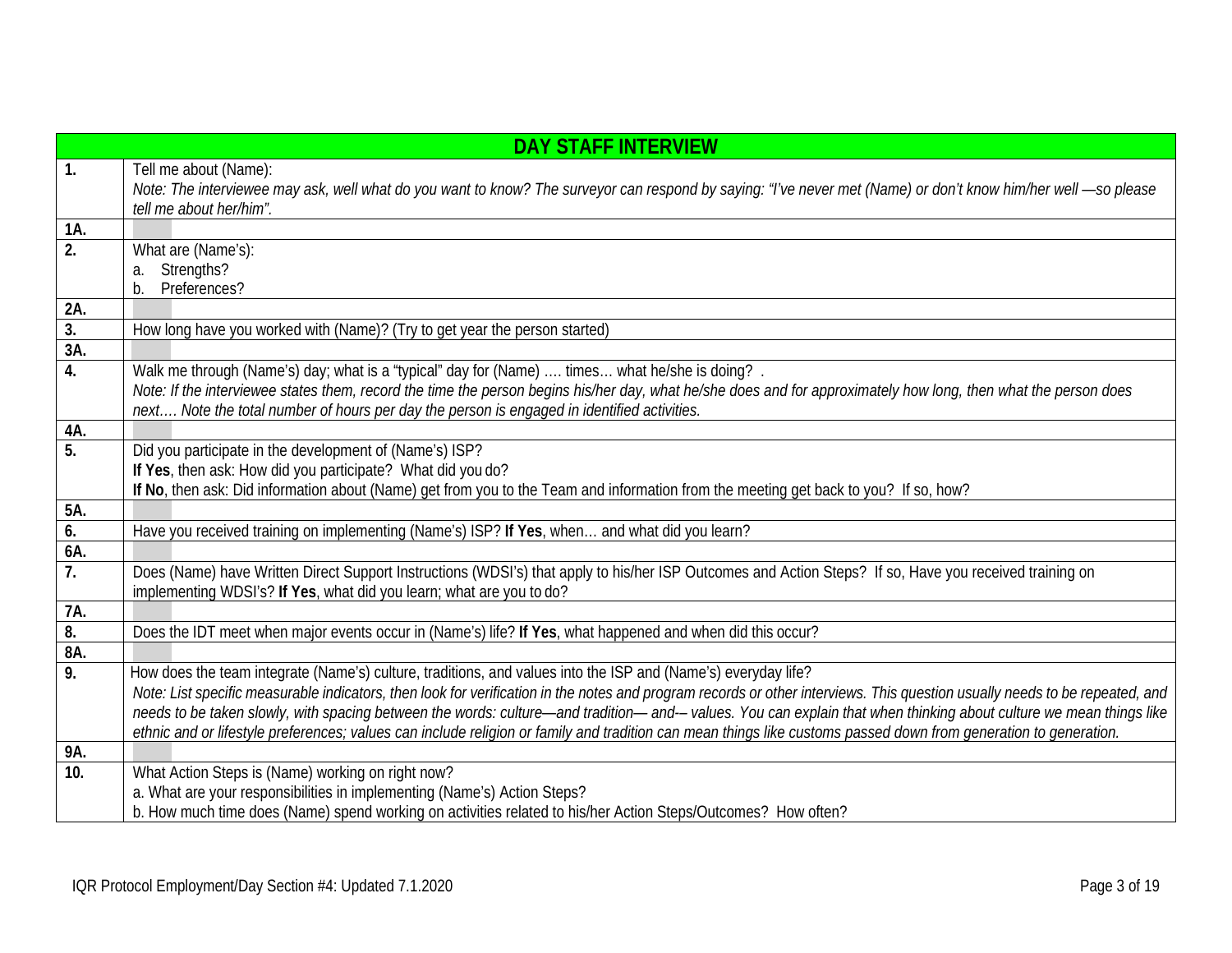| <b>DAY STAFF INTERVIEW</b> |                                                                                                                                                                                                                                                                                                                                                                                                              |                                                                                                       |                                                                                                                                                                                                                                                                                                     |                                                                                                                 |
|----------------------------|--------------------------------------------------------------------------------------------------------------------------------------------------------------------------------------------------------------------------------------------------------------------------------------------------------------------------------------------------------------------------------------------------------------|-------------------------------------------------------------------------------------------------------|-----------------------------------------------------------------------------------------------------------------------------------------------------------------------------------------------------------------------------------------------------------------------------------------------------|-----------------------------------------------------------------------------------------------------------------|
| 10A.                       |                                                                                                                                                                                                                                                                                                                                                                                                              |                                                                                                       |                                                                                                                                                                                                                                                                                                     |                                                                                                                 |
| $\overline{11}$ .          | What is (Name's) current status in terms of meeting and completing Outcomes and Actions Steps? Has s/he made progress or experienced regression in the following<br>areas in the last year? If there is progress, describe it. If there has been no progress, explain why not for each area. If there is regression in any area, describe what<br>actions have been taken by the IDT in each regressed area. |                                                                                                       |                                                                                                                                                                                                                                                                                                     |                                                                                                                 |
| 11A.                       | Life Area                                                                                                                                                                                                                                                                                                                                                                                                    | If there has been progress, identify it.                                                              | If there has been no progress, explain why not                                                                                                                                                                                                                                                      | If there has been regression, describe<br>what actions have been taken by the IDT to<br>address the regression. |
|                            | Live                                                                                                                                                                                                                                                                                                                                                                                                         |                                                                                                       |                                                                                                                                                                                                                                                                                                     |                                                                                                                 |
|                            | Work/Learn                                                                                                                                                                                                                                                                                                                                                                                                   |                                                                                                       |                                                                                                                                                                                                                                                                                                     |                                                                                                                 |
|                            | <b>Fun/Relationships</b>                                                                                                                                                                                                                                                                                                                                                                                     |                                                                                                       |                                                                                                                                                                                                                                                                                                     |                                                                                                                 |
|                            | Health                                                                                                                                                                                                                                                                                                                                                                                                       |                                                                                                       |                                                                                                                                                                                                                                                                                                     |                                                                                                                 |
|                            | Other                                                                                                                                                                                                                                                                                                                                                                                                        |                                                                                                       |                                                                                                                                                                                                                                                                                                     |                                                                                                                 |
| 12.                        |                                                                                                                                                                                                                                                                                                                                                                                                              |                                                                                                       | Have there been situations in which the team failed to reach a consensus on (Name's) day program or other service and support needs?                                                                                                                                                                |                                                                                                                 |
|                            |                                                                                                                                                                                                                                                                                                                                                                                                              | If Yes, what was the disagreement(s) and how were they resolved?                                      |                                                                                                                                                                                                                                                                                                     |                                                                                                                 |
| 12A.                       |                                                                                                                                                                                                                                                                                                                                                                                                              |                                                                                                       |                                                                                                                                                                                                                                                                                                     |                                                                                                                 |
| 13.                        |                                                                                                                                                                                                                                                                                                                                                                                                              |                                                                                                       | How responsive is (Name's) case manager? Can you give me an example? What do you see as her/his role or job?                                                                                                                                                                                        |                                                                                                                 |
| 13A                        |                                                                                                                                                                                                                                                                                                                                                                                                              |                                                                                                       |                                                                                                                                                                                                                                                                                                     |                                                                                                                 |
| 14.                        | Do you know (Name's) quardian? To what extent (how often) is the quardian involved in this person's life? Is (Name's) quardian involved with decision making<br>regarding his/her day services?                                                                                                                                                                                                              |                                                                                                       |                                                                                                                                                                                                                                                                                                     |                                                                                                                 |
| 14A.                       |                                                                                                                                                                                                                                                                                                                                                                                                              |                                                                                                       |                                                                                                                                                                                                                                                                                                     |                                                                                                                 |
| 15.                        | Has (Name) or the guardian ever objected to or requested services other than what you provide?<br>If Yes, When? What was objected to or requested? What happened?                                                                                                                                                                                                                                            |                                                                                                       |                                                                                                                                                                                                                                                                                                     |                                                                                                                 |
| 15A.                       |                                                                                                                                                                                                                                                                                                                                                                                                              |                                                                                                       |                                                                                                                                                                                                                                                                                                     |                                                                                                                 |
| 16.                        |                                                                                                                                                                                                                                                                                                                                                                                                              |                                                                                                       | Does (Name) have any advanced medical directives, or any end-of-life directions? If so, what are the instructions?                                                                                                                                                                                  |                                                                                                                 |
| 16A.                       |                                                                                                                                                                                                                                                                                                                                                                                                              |                                                                                                       |                                                                                                                                                                                                                                                                                                     |                                                                                                                 |
| 17.                        |                                                                                                                                                                                                                                                                                                                                                                                                              | Have you received any training specific to reporting abuse, neglect, and exploitation?                |                                                                                                                                                                                                                                                                                                     |                                                                                                                 |
| 17A.                       |                                                                                                                                                                                                                                                                                                                                                                                                              |                                                                                                       |                                                                                                                                                                                                                                                                                                     |                                                                                                                 |
| 18.                        |                                                                                                                                                                                                                                                                                                                                                                                                              | To whom do you report if you suspect abuse, neglect or exploitation?                                  |                                                                                                                                                                                                                                                                                                     |                                                                                                                 |
| 18A.                       |                                                                                                                                                                                                                                                                                                                                                                                                              |                                                                                                       |                                                                                                                                                                                                                                                                                                     |                                                                                                                 |
| 19.                        |                                                                                                                                                                                                                                                                                                                                                                                                              | What other types of training would be beneficial to you or do you think you would like to have?       |                                                                                                                                                                                                                                                                                                     |                                                                                                                 |
| 19A.                       |                                                                                                                                                                                                                                                                                                                                                                                                              |                                                                                                       |                                                                                                                                                                                                                                                                                                     |                                                                                                                 |
| 20.                        |                                                                                                                                                                                                                                                                                                                                                                                                              | whatever reason?' If the person you are interviewing gives an example, ask if the issue got resolved. | What barriers [obstacles] do you encounter in working with or planning for (Name)? Has the team addressed these barriers?<br>Note: Often the interviewee will ask for clarification. The surveyor can respond with: 'Has the (Name) wanted to do something but others said NO or it got put off for |                                                                                                                 |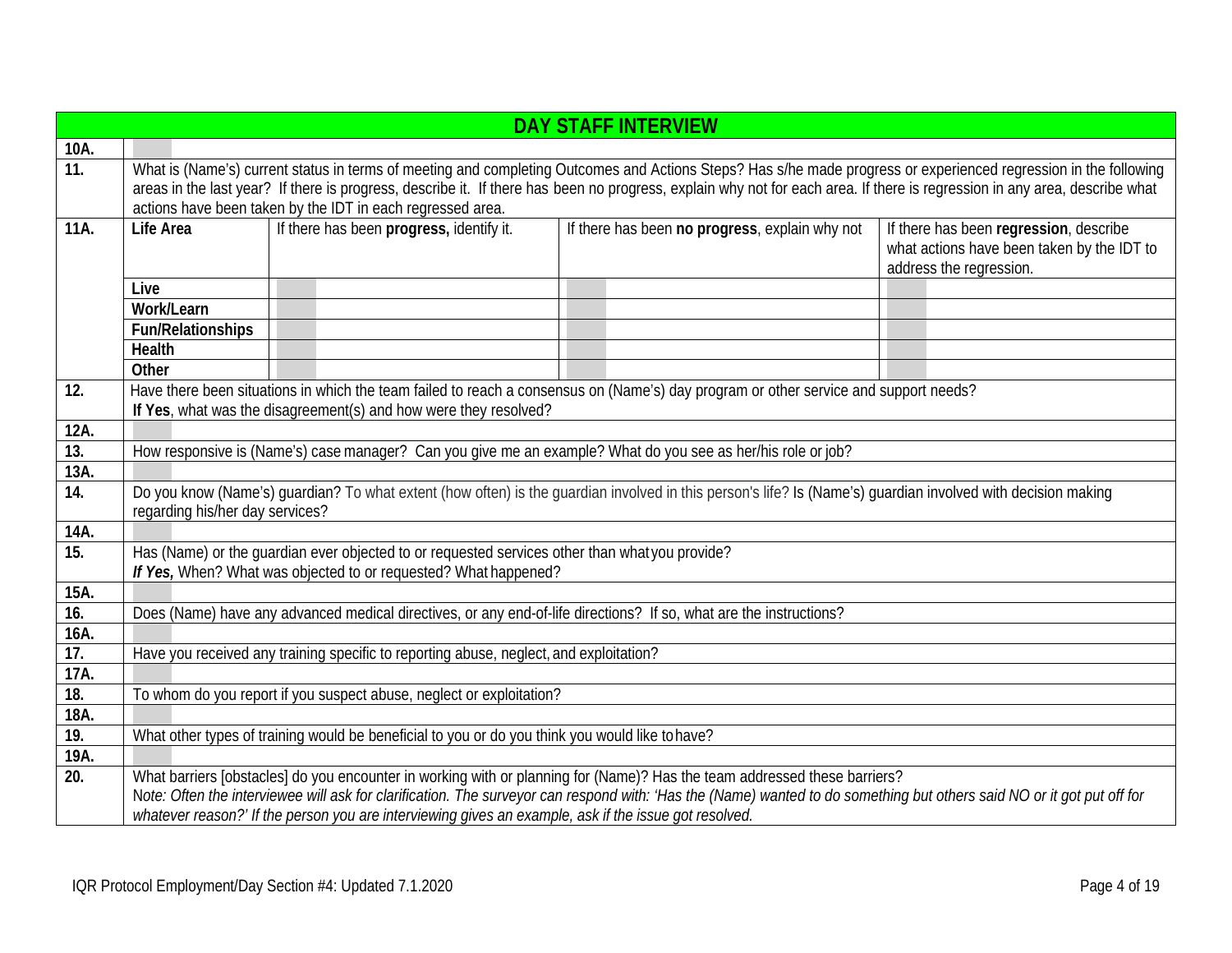|                   | <b>DAY STAFF INTERVIEW</b>                                                                                                                                                                                                                                                  |
|-------------------|-----------------------------------------------------------------------------------------------------------------------------------------------------------------------------------------------------------------------------------------------------------------------------|
| 20A.              |                                                                                                                                                                                                                                                                             |
| $\overline{21}$ . | What, if any, change in behavior has occurred during the past year? How is (Name) doing in terms of behavior?                                                                                                                                                               |
|                   | Note: If there has been a change, find out what the change is and when and why (if they know) it occurred.                                                                                                                                                                  |
| 21A.              |                                                                                                                                                                                                                                                                             |
| 22.               | What, if any, change in overall activity levels has occurred during the past year? [Is (Name) more/less active than usual or more/less independent than usual? Note: If<br>there has been a change, find out what the change is and when or why (if they know) it occurred. |
| 22A.              |                                                                                                                                                                                                                                                                             |
| 23.               | If regression is reported, then ask: Was (Name) evaluated to assess for underlying reasons (health, environmental, relationships, etc.) for the change(s)? If Yes,<br>Who conducted the evaluation? What was the outcome?                                                   |
| 23A.              |                                                                                                                                                                                                                                                                             |
| 24.               | What kinds of medical issues does (Name) have, including diagnoses?                                                                                                                                                                                                         |
|                   | Note: If you are given a list of diagnoses, ask what each means for (Name) and how they impact on their day situation.                                                                                                                                                      |
| 24A.              |                                                                                                                                                                                                                                                                             |
| 25.               | Has the IDT discussed (Name's) health-related issues? What did they do and how did they address these health issues?                                                                                                                                                        |
|                   | Note: They may have discussed health issues at the last Annual ISP meeting. If so, the ISP and/or meeting minutes need to reflect such, ask about any discrepancies.                                                                                                        |
| 25A.              |                                                                                                                                                                                                                                                                             |
| 26.               | Does (Name) have any Health Care Plans (HCPs)? If Yes, What do these plans specifically address? If No, Does s/he need one? Please explain.                                                                                                                                 |
| $26A$ .<br>27.    | Does (Name) have medical emergency response plan(s) (MERPs)? If yes, What do these plans specifically address? If No, Does s/he need one? Please explain.                                                                                                                   |
|                   | Have you had to implement the medical emergency response plan? If yes, please describe.                                                                                                                                                                                     |
| 27A.              |                                                                                                                                                                                                                                                                             |
| 28.               | Has (Name) been taken to the emergency room or urgent care during the past year? If yes, when and why? What were the discharge instructions?                                                                                                                                |
|                   |                                                                                                                                                                                                                                                                             |
| 28A.              |                                                                                                                                                                                                                                                                             |
| $\overline{29}$ . | Was (Name) admitted into the hospital in the past year? If yes, when and why? What were the discharge instructions? Was there a team meeting to discuss the                                                                                                                 |
|                   | admission and/or aftercare?                                                                                                                                                                                                                                                 |
| 29A.              |                                                                                                                                                                                                                                                                             |
| 30.               | Do you know if any medication that (Name) takes has side effects that you should be aware of?                                                                                                                                                                               |
|                   | Note: Staff can either describe or get a list of the side effects and show you. Some may do both.                                                                                                                                                                           |
| 30A.              |                                                                                                                                                                                                                                                                             |
| 31.               | If (Name) experiences pain, how does he/she communicate that? What is done and to whom do you communicate?                                                                                                                                                                  |
| 31A.              |                                                                                                                                                                                                                                                                             |
| 32.               | Does (Name) have a Positive Behavioral Support Plan (PBSP) in place? If yes, what are the behavioral issues in the PBSP? What are some of the strategies or                                                                                                                 |
|                   | interventions that are recommended in the PBSP? Have you had to implement any interventions? Do they meet his/her needs?                                                                                                                                                    |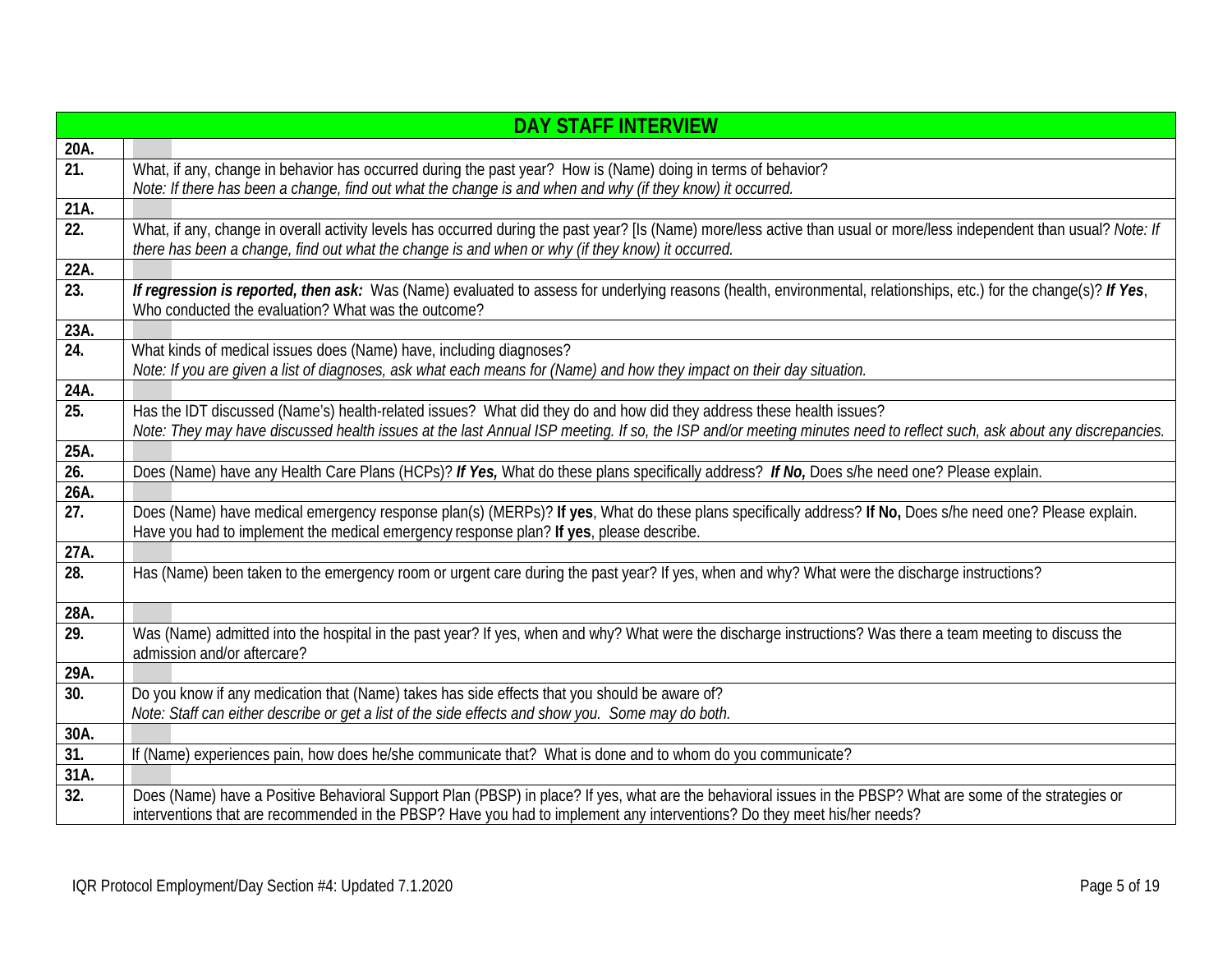|      | <b>DAY STAFF INTERVIEW</b>                                                                                                                                                                                                                                                       |
|------|----------------------------------------------------------------------------------------------------------------------------------------------------------------------------------------------------------------------------------------------------------------------------------|
| 32A. |                                                                                                                                                                                                                                                                                  |
| 33.  | Does (Name) have a Behavioral Crisis Intervention Plan (BCIP) in place? If yes, what are the behavioral issues in the BCIP? What are some of the strategies or                                                                                                                   |
|      | interventions that are recommended in the BCIP? Do they meet his/her needs?                                                                                                                                                                                                      |
| 33A. |                                                                                                                                                                                                                                                                                  |
| 34.  | For persons using wheelchairs or with limitations to movement and mobility, verify with the interviewee that the person has mobility issues. If so, ask the staff                                                                                                                |
|      | person:                                                                                                                                                                                                                                                                          |
|      | What equipment does (Name) need?<br>a.                                                                                                                                                                                                                                           |
|      | Is this equipment available and used here? If Yes, ask to see it and be sure it's working. If No, list what is not, and ask: Why isn't it here? Why isn't it used here?<br>b.                                                                                                    |
|      | Describe what procedures you use for specific care related to mobility.<br>C.                                                                                                                                                                                                    |
|      | Did you receive training specific on how to best help (Name) with his/her specific mobility and positioning issues? Who trained you? (Name/Title)<br>$d$ .                                                                                                                       |
| 34A. |                                                                                                                                                                                                                                                                                  |
| 35.  | For persons who have seizure disorders, verify with the interviewee that the person has a seizure diagnosis or a history of seizures. If so, ask the staff person:                                                                                                               |
|      | Describe what procedures you use for specific care related to seizure management.<br>a.                                                                                                                                                                                          |
|      | Did you receive training on what to do if (Name) has a seizure? If Yes, tell me what you do.<br>b.                                                                                                                                                                               |
|      | Note: this may be answered within the questions above.                                                                                                                                                                                                                           |
| 35A. |                                                                                                                                                                                                                                                                                  |
| 36.  | For persons who have difficulty swallowing, managing liquids, etc., verify with the interviewee that the person has difficulty swallowing food and/or meds. If so,                                                                                                               |
|      | ask the staff person: Describe what procedures you use for specific care related to eating, hydrating, and medication delivery.                                                                                                                                                  |
|      | Did you receive training on (Name's) CARMP specifically on how to assist (Name) with eating, hydrating, and medication delivery?<br>a.                                                                                                                                           |
|      | What equipment does (Name) need?<br>b.                                                                                                                                                                                                                                           |
|      | Is this equipment available and used here? If Yes, ask to see it, be sure it's working. If No, list what is not, and ask: Why isn't it here? Why isn't it used here?<br>C.                                                                                                       |
|      | Have you been trained in and do you know how to use this equipment?<br>d.                                                                                                                                                                                                        |
| 36A. |                                                                                                                                                                                                                                                                                  |
| 37.  | Does (Name) require any additional devices or equipment you haven't already mentioned?                                                                                                                                                                                           |
|      | If Yes, tell me what they need: (Note: List everything the Direct Support Staff identifies)<br>a.                                                                                                                                                                                |
|      | Is all the needed equipment available and used? If No, list what is not used and ask: Why isn't it here? Why isn't it used here?<br>b.<br>Have you been trained to use this equipment? If No, list what the staff has not been trained on and ask: Why haven't you been trained? |
| 37A. | C.                                                                                                                                                                                                                                                                               |
| 38.  | During the past year (since you have been working with (Name) if the interviewee has been with the person less than a year) were there other services that (Name)                                                                                                                |
|      | needed but did not receive?                                                                                                                                                                                                                                                      |
|      | If Yes, what are they?<br>a.                                                                                                                                                                                                                                                     |
|      | Do you know why the service(s) was not received by (Name)?<br>b.                                                                                                                                                                                                                 |
|      | Are there other services needed by (Name) now?<br>C.                                                                                                                                                                                                                             |
|      | Do you know what actions, if any, are being taken and by whom to secure the needed services? If Yes, explain<br>d.                                                                                                                                                               |
| 38A. |                                                                                                                                                                                                                                                                                  |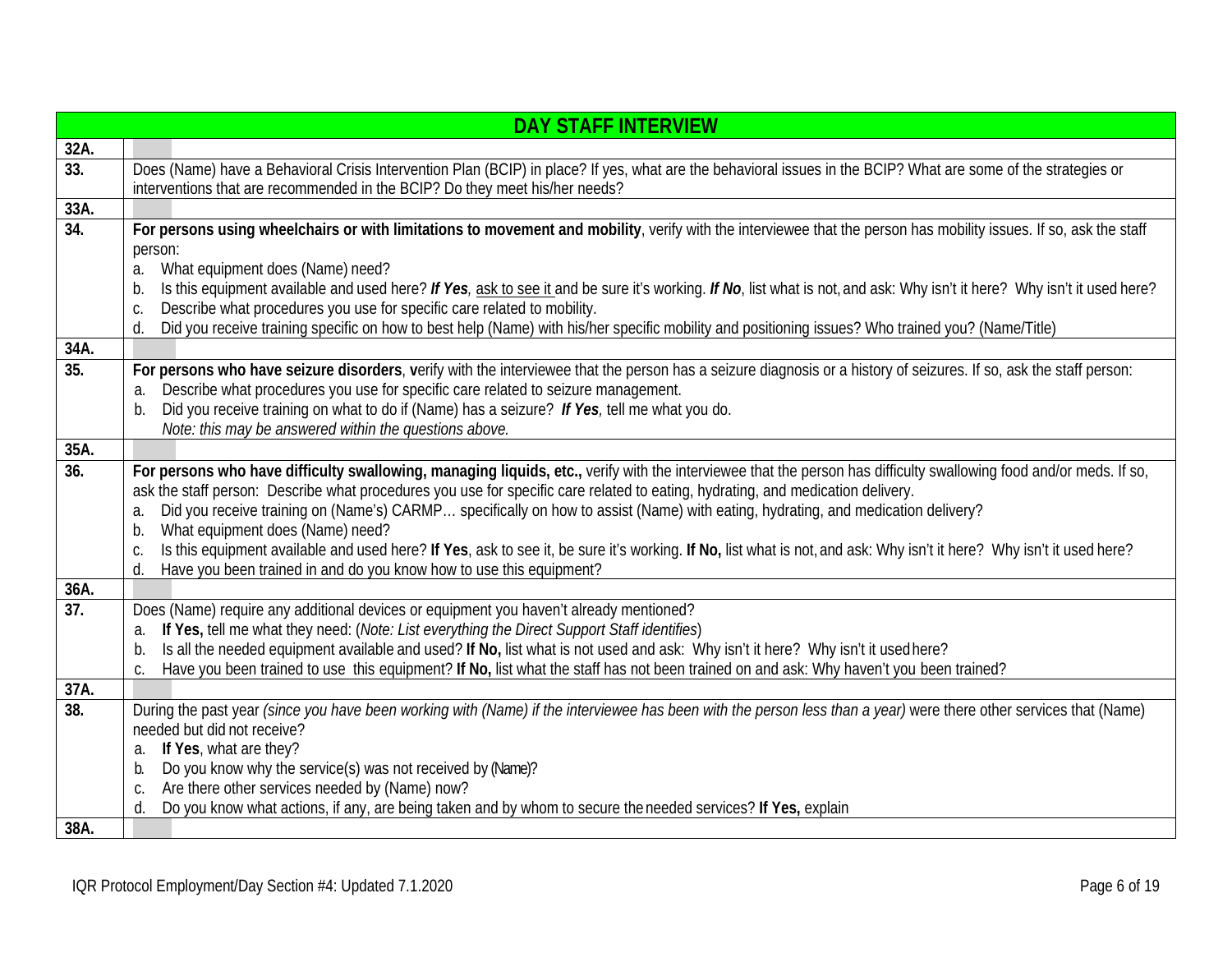|             | <b>DAY STAFF INTERVIEW</b>                                                                                                                                             |
|-------------|------------------------------------------------------------------------------------------------------------------------------------------------------------------------|
| 39.         | Are resources (i.e., medical, personal money, transportation) available to meet (Name's) needs? If No, what is not available and what is being done to secure the      |
|             | needed resources/services, if you know?                                                                                                                                |
| 39A.        |                                                                                                                                                                        |
| 40.         | Does your agency have any practices or policies that might restrict (Name's) ability to pursue adult relationships? If Yes, what do they say?                          |
| 40A.        |                                                                                                                                                                        |
| 41.         | What opportunities does (Name) have for integration with non-disabled persons?                                                                                         |
| 41A.        |                                                                                                                                                                        |
| 42.         | Does (Name) volunteer in the community? How often? Is this an integrated opportunity?                                                                                  |
| 42A.        |                                                                                                                                                                        |
| 43.<br>43A. | Is (Name) a member of a group or organization? With what groups? (List all identified) How often does s/he engage with each of these groups? Are they integrated?      |
| 44.         | Does (Name) have non-disabled, non-paid friends in his/her life? If so, who are they and how often does he/she get to be with and do things with these people (List by |
|             | person).                                                                                                                                                               |
| 44A.        |                                                                                                                                                                        |
| 45.         | What generic services does (Name) use? Generic meaning services available in the community that everyone uses (e.g., grocery store, library, stores). When he          |
|             | goes to these places, is he with other people with I/DD? If not, how often does he go when he is NOT in a group of people with I/DD?                                   |
| 45A.        |                                                                                                                                                                        |
| 46.         | Over the next year, what would you like to see (Name) doing?                                                                                                           |
| 46A.        |                                                                                                                                                                        |
| 47.         | What are your expectations for growth in terms of skill building for (Name)?                                                                                           |
| 47A.        |                                                                                                                                                                        |
| 48.         | Has (Name) identified what type of work or volunteer activities he/she would like to do?                                                                               |
| 48A.        |                                                                                                                                                                        |
| 49.         | Has (Name) been offered the opportunity to participate in work or job exploration activities including volunteer work and/or trial work opportunities?                 |
|             | If yes, a. What are the opportunities, and what has been done?                                                                                                         |
|             | b. Are these new experiences clearly documented in the ISP Work, Education and/or Volunteer History section?                                                           |
|             | If no, Is (Name) trying new discovery experiences in the community to determine interests, abilities, skills and needs?                                                |
| 49A.        | If No, Why not?                                                                                                                                                        |
|             |                                                                                                                                                                        |
| 50.         | If there are barriers to employment, has the Team addressed how to overcome those barriers to employment and integrating clinical information, assistive               |
|             | technology and therapy supports as necessary for the (Name) to be successful in employment?                                                                            |
| 50A.<br>51. | Is (Name) Working?                                                                                                                                                     |
|             | a. If Yes, Where does (Name) work? Is this an integrated setting (i.e., not a provider agency, not with a group of other people with I/DD)                             |
|             |                                                                                                                                                                        |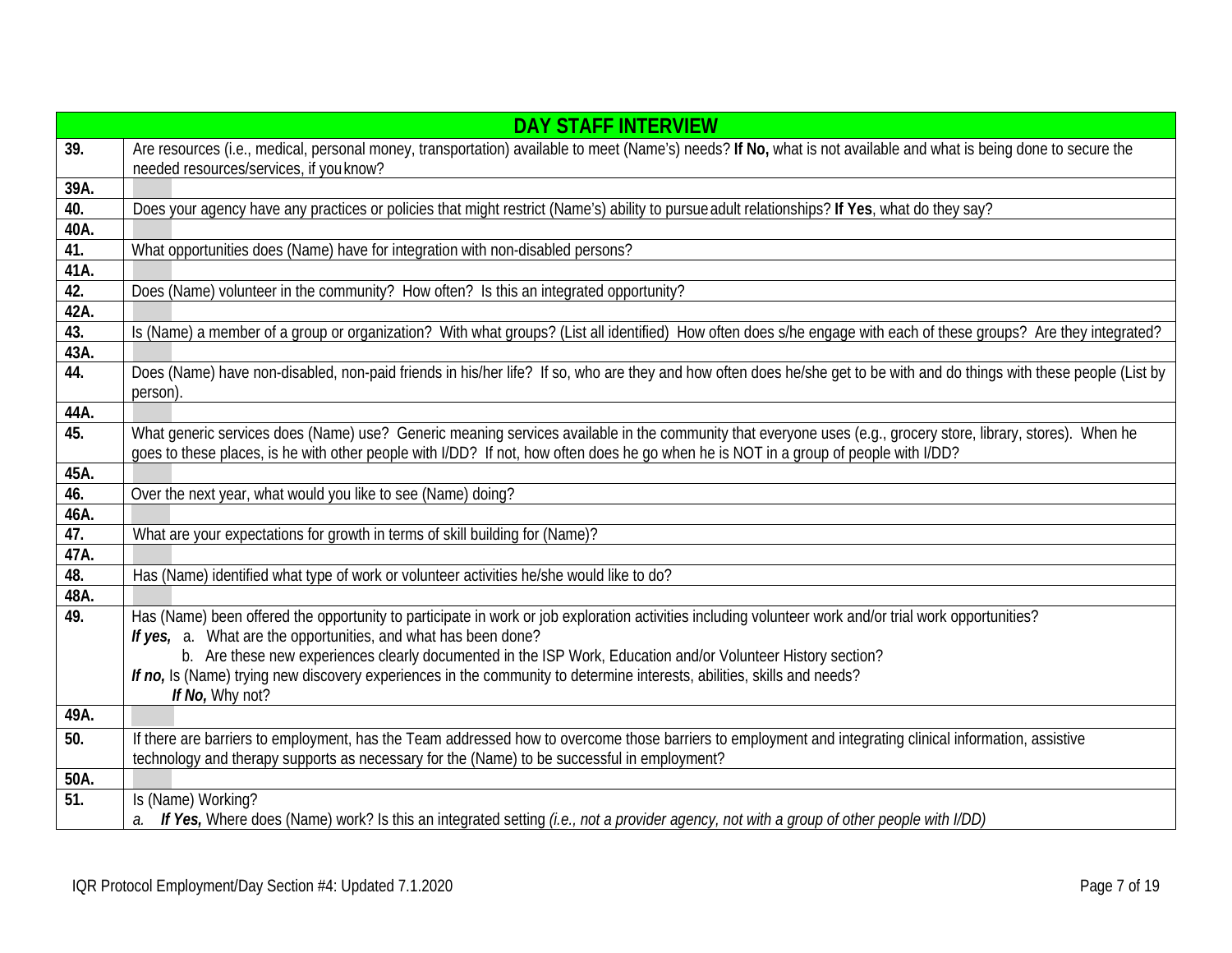|      | DAY STAFF INTERVIEW                                                          |  |  |
|------|------------------------------------------------------------------------------|--|--|
|      | If Yes, How many hours per week does (Name) work?<br>b.                      |  |  |
|      | If Yes, How does (Name) get to work?<br>C.                                   |  |  |
| 51A. |                                                                              |  |  |
|      | Add your additional questions here add as many questions/rows as are needed. |  |  |
|      |                                                                              |  |  |
|      | Add your additional questions here add as many questions/rows as are needed. |  |  |
|      |                                                                              |  |  |

<span id="page-7-0"></span>

|     | <b>EMPLOYMENT STAFF INTERVIEW</b>                                                                                                                                                         |  |  |
|-----|-------------------------------------------------------------------------------------------------------------------------------------------------------------------------------------------|--|--|
|     | N/A – This person does not have Employment staff to interview                                                                                                                             |  |  |
|     | Tell me about (Name):                                                                                                                                                                     |  |  |
|     | Note: The interviewee may ask, well what do you want to know? The surveyor can respond by saying: "I've never met (Name) or don't know him/her well —so please<br>tell me about her/him". |  |  |
| 1A. |                                                                                                                                                                                           |  |  |
| 2.  | What are (Name's):                                                                                                                                                                        |  |  |
|     | Strengths related to work?<br>a.                                                                                                                                                          |  |  |
|     | Preferences related to jobs?<br>b.                                                                                                                                                        |  |  |
| 2A. |                                                                                                                                                                                           |  |  |
| 3.  | How long have you worked with (Name)? (Try to get year the person started)                                                                                                                |  |  |
| 3A. |                                                                                                                                                                                           |  |  |
| 4.  | Is (Name) Working?                                                                                                                                                                        |  |  |
|     | If Yes, Where does (Name) work?<br>a.                                                                                                                                                     |  |  |
|     | If Yes, Is this an integrated setting (i.e., not a provider agency, not with a group of other people with I/DD)<br>b.                                                                     |  |  |
|     | If Yes, How many hours per week does (Name) work?                                                                                                                                         |  |  |
|     | If Yes, How does (Name) get to work?<br>d.                                                                                                                                                |  |  |
| 4A. |                                                                                                                                                                                           |  |  |
| 5.  | If (Name) is working, Does (Name) demonstrate that he/she likes their job?                                                                                                                |  |  |
| 5A. |                                                                                                                                                                                           |  |  |
| 6.  | If (Name) is working, Does (Name) have a Career Development Plan?                                                                                                                         |  |  |
|     | Note: If Yes, and a copy has not been provided, request one.                                                                                                                              |  |  |
| 6A. |                                                                                                                                                                                           |  |  |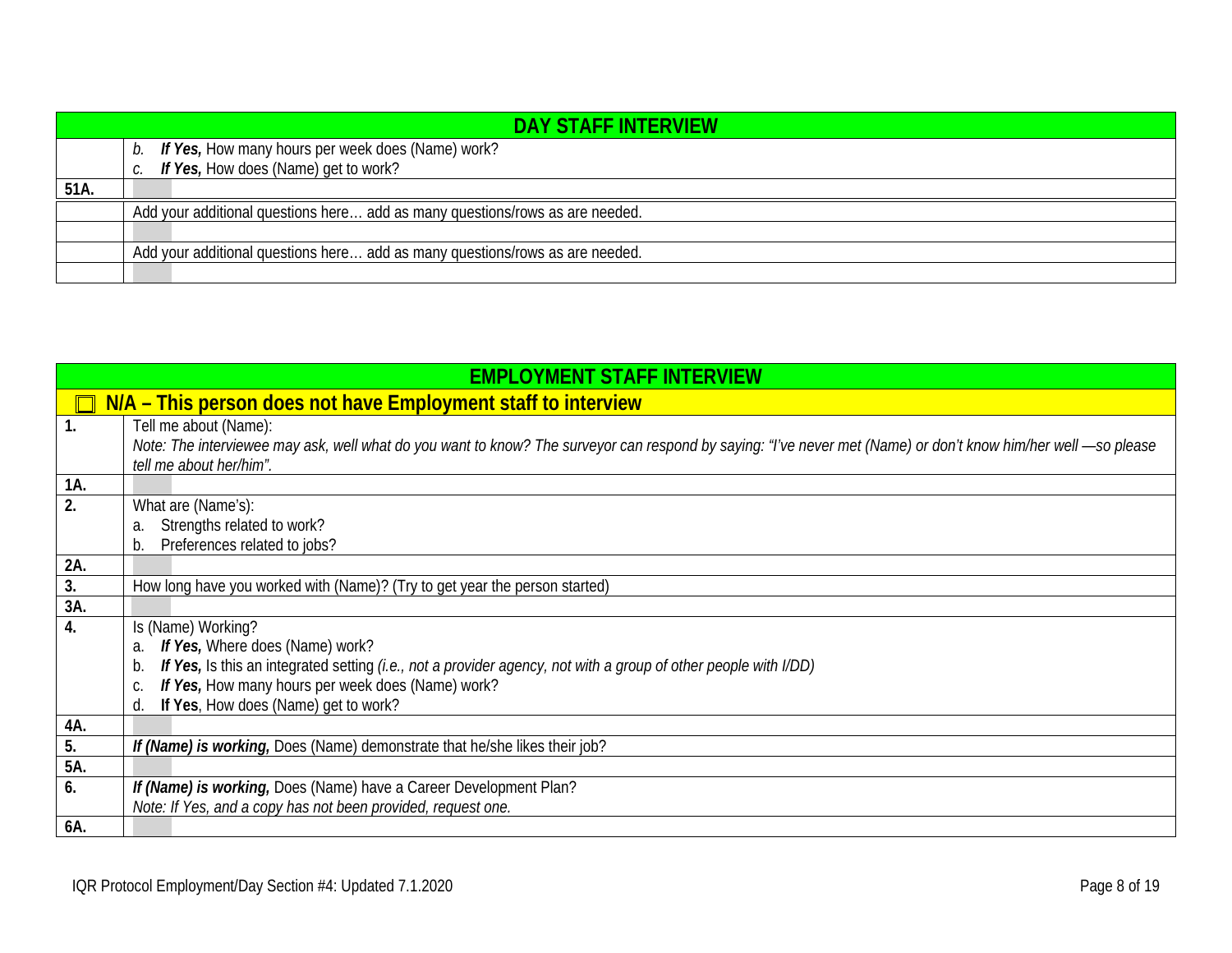|                           |                                    |                                                                                                            | <b>EMPLOYMENT STAFF INTERVIEW</b>                                                                                                                                          |                                                                       |
|---------------------------|------------------------------------|------------------------------------------------------------------------------------------------------------|----------------------------------------------------------------------------------------------------------------------------------------------------------------------------|-----------------------------------------------------------------------|
| 7.                        |                                    | If the person is working ask, Is (Name) involved in the DVR Outreach Project?                              |                                                                                                                                                                            |                                                                       |
|                           |                                    |                                                                                                            | Note: Person is expected to be working in an integrated worksite (not provider agency, not with a group of other people with I/DD).                                        |                                                                       |
| 7A.                       |                                    |                                                                                                            |                                                                                                                                                                            |                                                                       |
| 8.                        |                                    | Walk me through (Name's) work day; what is a "typical" work day for (Name)  times what he/she is doing?    |                                                                                                                                                                            |                                                                       |
|                           |                                    |                                                                                                            | Note: If the interviewee states them, record the time the person arrives/begins work, what he/she does at work and for approximately how long, then what the person        |                                                                       |
|                           |                                    | does next . Note the total number of hours per day the person is engaged in work activities.               |                                                                                                                                                                            |                                                                       |
| 8A.                       |                                    |                                                                                                            |                                                                                                                                                                            |                                                                       |
| 9.                        |                                    |                                                                                                            | Have you received training on the how to support (Name) in his/her job so that he/she is successful? If Yes, when? If Yes, please describe this training.                  |                                                                       |
| 9A.                       |                                    |                                                                                                            |                                                                                                                                                                            |                                                                       |
| $\overline{10}$ .         |                                    | Did you participate in the development of (Name's) ISP?                                                    |                                                                                                                                                                            |                                                                       |
|                           |                                    | If Yes, then ask: How did you participate? What did you do?                                                |                                                                                                                                                                            |                                                                       |
|                           |                                    |                                                                                                            | If No, then ask: Did information about (Name) get from you to the Team and information from the meeting get back to you? If so, how?                                       |                                                                       |
| 10A.<br>$\overline{11}$ . |                                    | Have you received training on implementing (Name's) ISP? If Yes, when and what did you learn?              |                                                                                                                                                                            |                                                                       |
| 11A.                      |                                    |                                                                                                            |                                                                                                                                                                            |                                                                       |
| 12.                       |                                    |                                                                                                            | Does (Name) have Written Direct Support Instructions (WDSI's) that apply to his/her work? If so, Have you received training on implementing WDSI's? If Yes, what           |                                                                       |
|                           | did you learn; what are you to do? |                                                                                                            |                                                                                                                                                                            |                                                                       |
| $12\overline{A}$ .        |                                    |                                                                                                            |                                                                                                                                                                            |                                                                       |
| 13.                       |                                    | Does the IDT meet when major events occur in (Name's) life? If Yes, what happened and when did this occur? |                                                                                                                                                                            |                                                                       |
| 13A.                      |                                    |                                                                                                            |                                                                                                                                                                            |                                                                       |
| 14.                       |                                    | What work related Action Steps is (Name) working on right now?                                             |                                                                                                                                                                            |                                                                       |
|                           |                                    | a. What are your responsibilities in implementing (Name's) Action Steps?                                   |                                                                                                                                                                            |                                                                       |
|                           |                                    |                                                                                                            | b. How much time does (Name) spend working on activities related to his/her work related Action Steps/Outcomes? How often?                                                 |                                                                       |
| 14A.                      |                                    |                                                                                                            |                                                                                                                                                                            |                                                                       |
| 15.                       |                                    |                                                                                                            | What is (Name's) current status in terms of meeting and completing Outcomes and Actions Steps? Has s/he made progress or experienced regression in the following           |                                                                       |
|                           |                                    |                                                                                                            | areas in the last year? If there is progress, describe it. If there has been no progress, explain why not for each area. If there is regression in any area, describe what |                                                                       |
|                           |                                    | actions have been taken by the IDT in each regressed area.                                                 |                                                                                                                                                                            |                                                                       |
| 15A.                      | Life Area                          | If there has been progress, identify it.                                                                   | If there has been no progress, explain why not                                                                                                                             | If there has been regression, describe                                |
|                           |                                    |                                                                                                            |                                                                                                                                                                            | what actions have been taken by the IDT to<br>address the regression. |
|                           | Work/Learn                         |                                                                                                            |                                                                                                                                                                            |                                                                       |
|                           | Health                             |                                                                                                            |                                                                                                                                                                            |                                                                       |
|                           | Other                              |                                                                                                            |                                                                                                                                                                            |                                                                       |
| 16.                       |                                    |                                                                                                            | Have there been situations in which the team failed to reach a consensus on (Name's) employment or other service and support needs?                                        |                                                                       |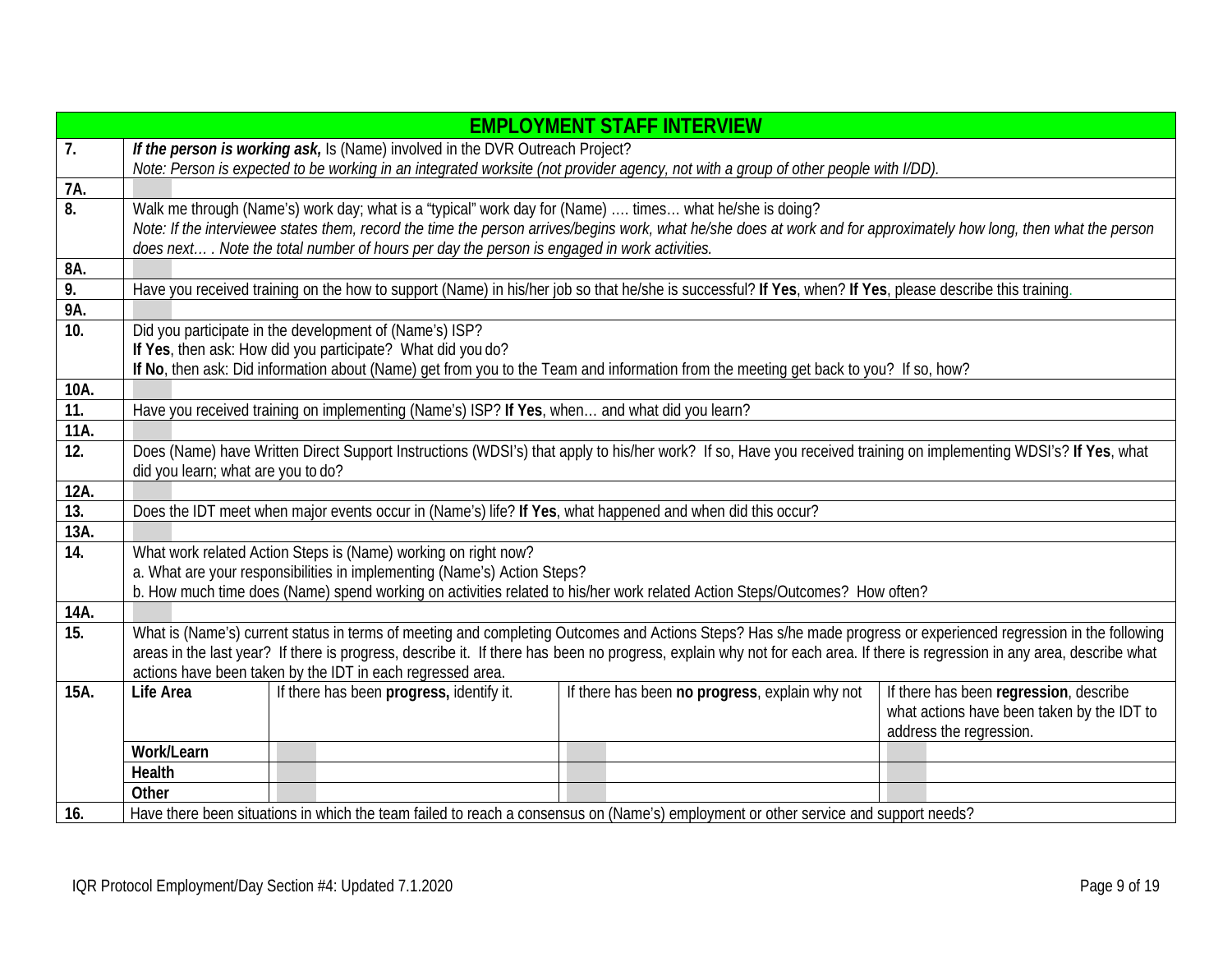|                   | <b>EMPLOYMENT STAFF INTERVIEW</b>                                                                                                                                      |
|-------------------|------------------------------------------------------------------------------------------------------------------------------------------------------------------------|
|                   | If Yes, what was the disagreement(s) and how were they resolved?                                                                                                       |
| 16A.              |                                                                                                                                                                        |
| $\overline{17}$ . | How responsive is (Name's) case manager? Can you give me an example? What do you see as her/his role or job?                                                           |
| 17A.              |                                                                                                                                                                        |
| 18.               | Does (Name) have any advanced medical directives, or any end-of-life directions? If so, what are the instructions?                                                     |
| 18A.              |                                                                                                                                                                        |
| $\overline{19}$ . | Have you received any training specific to reporting abuse, neglect, and exploitation?                                                                                 |
| 19A.              |                                                                                                                                                                        |
| 20.               | To whom do you report if you suspect abuse, neglect or exploitation?                                                                                                   |
| 20A.              |                                                                                                                                                                        |
| 21.               | What other types of training would be beneficial to you or do you think you would like to have?                                                                        |
| 21A.<br>22.       | What barriers [obstacles] do you encounter in working with or planning for (Name)? Has the team addressed these barriers?                                              |
|                   | Note: Often the interviewee will ask for clarification. The surveyor can respond with: 'Has (Name) wanted to do something but others said NO or it got put off for     |
|                   | whatever reason?' If the person you are interviewing gives an example, ask if the issue got resolved.                                                                  |
| 22A.              |                                                                                                                                                                        |
| $\overline{23}$ . | What, if any, change in behavior has occurred during the past year? How is (Name) doing in terms of behavior?                                                          |
|                   | Note: If there has been a change, find out what the change is and when and why (if they know) it occurred.                                                             |
| 23A.              |                                                                                                                                                                        |
| 24.               | What, if any, change in overall activity levels has occurred during the past year? Is (Name) more/less active than usual or more/less independent than usual? Note: If |
|                   | there has been a change, find out what the change is and when or why (if they know) it occurred.                                                                       |
| 24A.              |                                                                                                                                                                        |
| 25.               | If regression is reported, then ask: Was (Name) evaluated to assess for underlying reasons (health, environmental, relationships, etc.) for the change(s)? If Yes,     |
|                   | Who conducted the evaluation? What was the outcome?                                                                                                                    |
| 25A.              |                                                                                                                                                                        |
| 26.               | What kinds of medical issues does (Name) have, including diagnoses?                                                                                                    |
|                   | Note: If you are given a list of diagnoses, ask what each means for (Name) and how they impact on their employment situation.                                          |
| 26A.<br>27.       | Has the IDT discussed (Name's) health-related issues? What did they do and how did they address these health issues?                                                   |
|                   | Note: They may have discussed health issues at the last Annual ISP meeting. If so, the ISP and/or meeting minutes need to reflect such, ask about any discrepancies.   |
| 27A.              |                                                                                                                                                                        |
| 28.               | Does (Name) have any Health Care Plans (HCPs)? If Yes, What do these plans specifically address? If No, Does s/he need one? Please explain.                            |
| 28A.              |                                                                                                                                                                        |
| 29.               | Does (Name) have medical emergency response plan(s) (MERPs)? If yes, What do these plans specifically address? If No, Does s/he need one? Please explain.              |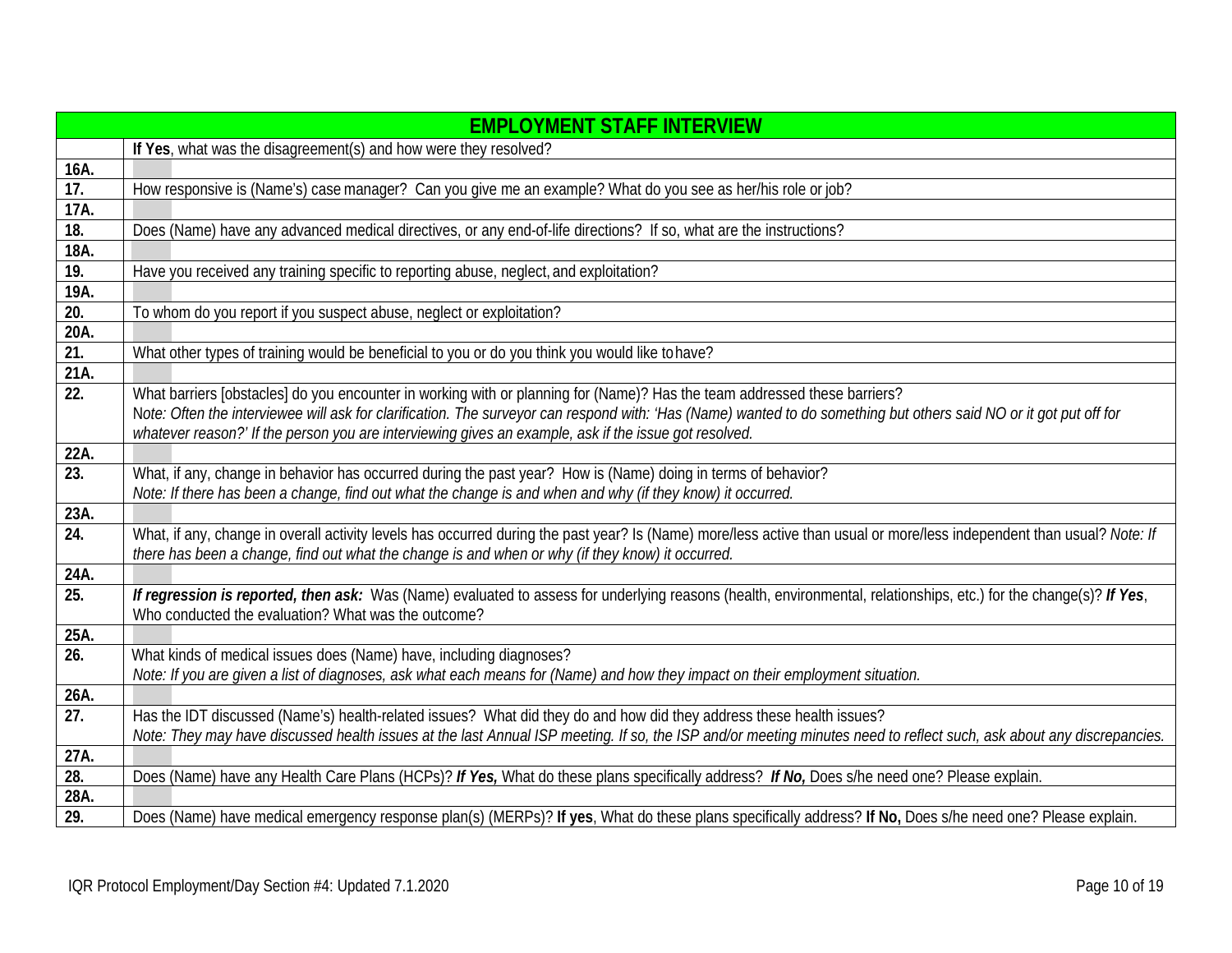|                   | <b>EMPLOYMENT STAFF INTERVIEW</b>                                                                                                                                                                                                                        |
|-------------------|----------------------------------------------------------------------------------------------------------------------------------------------------------------------------------------------------------------------------------------------------------|
|                   | Have you had to implement the medical emergency response plan? If yes, please describe.                                                                                                                                                                  |
| 29A.              |                                                                                                                                                                                                                                                          |
| $\overline{30}$ . | Has (Name) been taken to the emergency room or urgent care during the past year? If yes, when and why? What were the discharge instructions?                                                                                                             |
| 30A.              |                                                                                                                                                                                                                                                          |
| $\overline{31}$ . | Was (Name) admitted into the hospital in the past year? If yes, when and why? What were the discharge instructions? Was there a team meeting to discuss the<br>admission and/or aftercare?                                                               |
| 31A.              |                                                                                                                                                                                                                                                          |
| 32.               | Do you know if any medication that (Name) takes has side effects that you should be aware of?                                                                                                                                                            |
|                   | Note: Staff can either describe or get a list of the side effects and show you. Some may do both.                                                                                                                                                        |
| 32A.              |                                                                                                                                                                                                                                                          |
| $\overline{33}$ . | If (Name) experiences pain, how does he/she communicate that? What is done and to whom do you communicate?                                                                                                                                               |
| 33A.              |                                                                                                                                                                                                                                                          |
| $\overline{34}$ . | Does (Name) have a Positive Behavioral Support Plan (PBSP) in place? If yes, what are the behavioral issues in the PBSP? What are some of the strategies or                                                                                              |
|                   | interventions that are recommended in the PBSP? Have you had to implement any interventions? Do they meet his/her needs?                                                                                                                                 |
| 34A.              |                                                                                                                                                                                                                                                          |
| 35.               | Does (Name) have a Behavioral Crisis Intervention Plan (BCIP) in place? If yes, what are the behavioral issues in the BCIP? What are some of the strategies or                                                                                           |
|                   | interventions that are recommended in the BCIP? Do they meet his/her needs?                                                                                                                                                                              |
| 35A.              |                                                                                                                                                                                                                                                          |
| $\overline{36}$ . | For persons using wheelchairs or with limitations to movement and mobility, verify with the interviewee that the person has mobility issues. If so, ask the staff                                                                                        |
|                   | person:                                                                                                                                                                                                                                                  |
|                   | What equipment does (Name) need?<br>a.                                                                                                                                                                                                                   |
|                   | Is this equipment available and used here? If Yes, ask to see it and be sure it's working. If No, list what is not, and ask: Why isn't it here? Why isn't it used here?<br>b.<br>Describe what procedures you use for specific care related to mobility. |
|                   | C.<br>Did you receive training specific on how to best help (Name) with his/her specific mobility and positioning issues? Who trained you? (Name/Title)<br>d.                                                                                            |
| 36A.              |                                                                                                                                                                                                                                                          |
| 37.               | For persons who have seizure disorders, verify with the interviewee that the person has a seizure diagnosis or a history of seizures. If so, ask the staff person:                                                                                       |
|                   | Describe what procedures you use for specific care related to seizure management.<br>a.                                                                                                                                                                  |
|                   | Did you receive training on what to do if (Name) has a seizure? If Yes, tell me what you do.<br>b.                                                                                                                                                       |
|                   | Note: this may be answered within the questions above.                                                                                                                                                                                                   |
| 37A.              |                                                                                                                                                                                                                                                          |
| 38.               | For persons who have difficulty swallowing, managing liquids, etc., verify with the interviewee that the person has difficulty swallowing food and/or meds. If so,                                                                                       |
|                   | ask the staff person: Describe what procedures you use for specific care related to eating, hydrating, and medication delivery?                                                                                                                          |
|                   | Did you receive training on (Name's) CARMP, specifically on how to assist (Name) with eating, hydrating, and medication delivery?<br>a.                                                                                                                  |
|                   | b. What equipment does (Name) need?                                                                                                                                                                                                                      |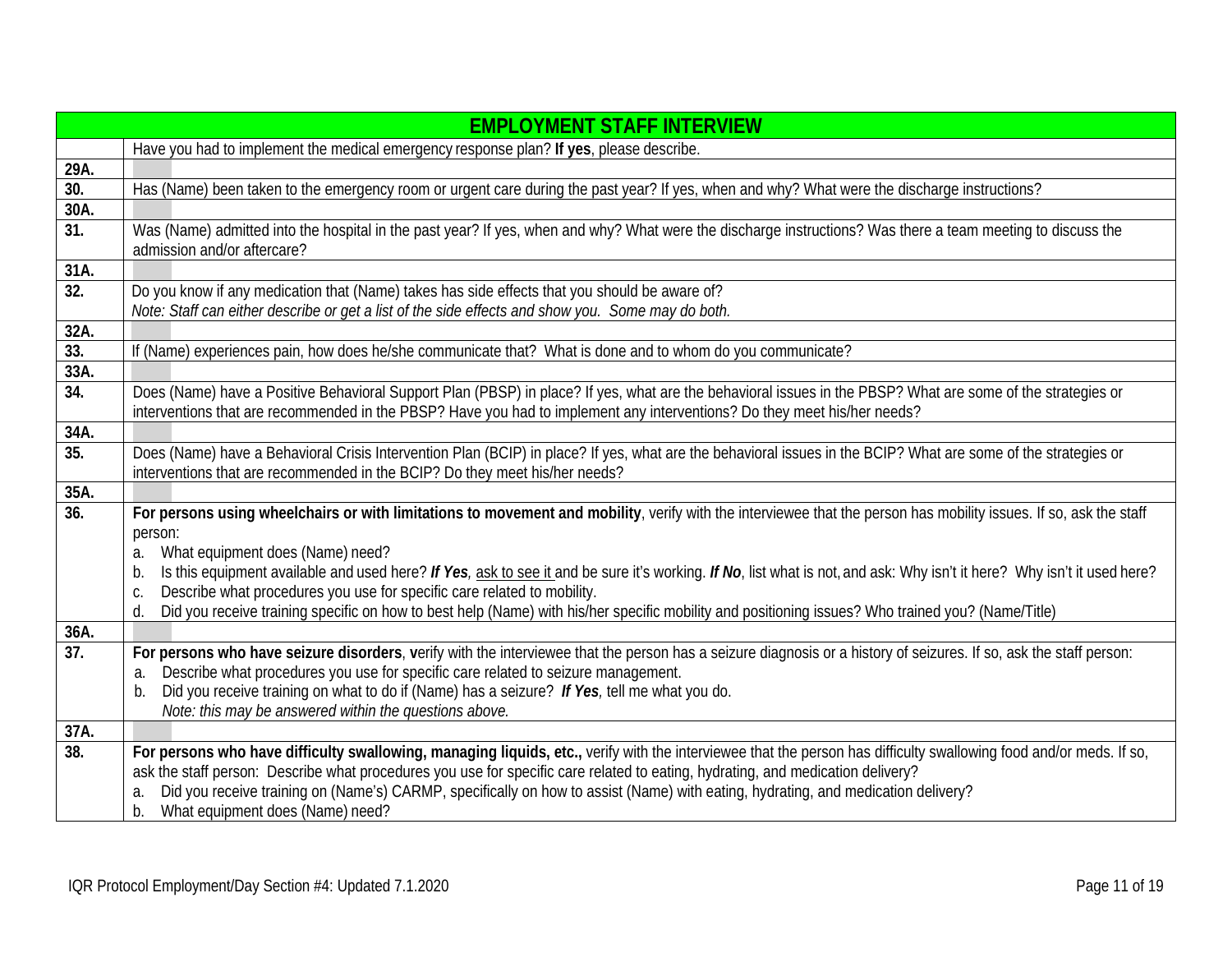|      | <b>EMPLOYMENT STAFF INTERVIEW</b>                                                                                                                                                                                                                                                                                                                      |  |  |  |  |
|------|--------------------------------------------------------------------------------------------------------------------------------------------------------------------------------------------------------------------------------------------------------------------------------------------------------------------------------------------------------|--|--|--|--|
|      | Is this equipment available and used here? If Yes, ask to see it, be sure it's working. If No, list what is not, and ask: Why isn't it here? Why isn't it used here?<br>C.<br>Have you been trained in and do you know how to use this equipment?<br>d.                                                                                                |  |  |  |  |
| 38A. |                                                                                                                                                                                                                                                                                                                                                        |  |  |  |  |
| 39.  | Does (Name) require any additional devices or equipment you haven't already mentioned?<br>If Yes, tell me what they need: (Note: List everything the Direct Support Staff identifies)<br>a.<br>Is all the needed equipment available and used? If No, list what is not used and ask: Why isn't it here? Why isn't it used here?<br>b.                  |  |  |  |  |
|      | Have you been trained to use this equipment? If No, list what the staff has not been trained on and ask: Why haven't you been trained?<br>C.                                                                                                                                                                                                           |  |  |  |  |
| 39A. |                                                                                                                                                                                                                                                                                                                                                        |  |  |  |  |
| 40.  | During the past year (since you have been working with (Name) if the interviewee has been with the person less than a year) were there other services that (Name)<br>needed but did not receive?<br>If Yes, what are they?<br>a.<br>Do you know why the service(s) was not received by (Name)?<br>b.<br>Are there other services needed by (Name) now? |  |  |  |  |
|      | C.<br>Do you know what actions, if any, are being taken and by whom to secure the needed services? If Yes, explain<br>d.                                                                                                                                                                                                                               |  |  |  |  |
| 40A. |                                                                                                                                                                                                                                                                                                                                                        |  |  |  |  |
| 41.  | Are resources (i.e., medical, personal money, transportation) available to meet (Name's) needs?                                                                                                                                                                                                                                                        |  |  |  |  |
|      | If No, what is not available and what is being done to secure the needed resources/services, if you know?                                                                                                                                                                                                                                              |  |  |  |  |
| 41A. |                                                                                                                                                                                                                                                                                                                                                        |  |  |  |  |
| 42.  | Does (Name) have interactions with coworkers or has developed working relationships with other who do not have disabilities? If Yes, Who do they interact with, and<br>in what way?                                                                                                                                                                    |  |  |  |  |
| 42A. |                                                                                                                                                                                                                                                                                                                                                        |  |  |  |  |
| 43.  | Over the next year, what would you like to see (Name) doing?                                                                                                                                                                                                                                                                                           |  |  |  |  |
| 43A. |                                                                                                                                                                                                                                                                                                                                                        |  |  |  |  |
| 44.  | What are your expectations for growth in terms of skill building for (Name)?                                                                                                                                                                                                                                                                           |  |  |  |  |
| 44A. |                                                                                                                                                                                                                                                                                                                                                        |  |  |  |  |
| 45.  | Does (Name) have a current Person Centered Assessment?                                                                                                                                                                                                                                                                                                 |  |  |  |  |
| 45A. | Do you know the date of that Assessment? (note the date given)                                                                                                                                                                                                                                                                                         |  |  |  |  |
| 46.  | Did this assessment address vocational interests, abilities and needs?                                                                                                                                                                                                                                                                                 |  |  |  |  |
| 46A. |                                                                                                                                                                                                                                                                                                                                                        |  |  |  |  |
| 47.  | Did (Name) participate personally in the Person Centered Assessment? If so, how?                                                                                                                                                                                                                                                                       |  |  |  |  |
| 47A. |                                                                                                                                                                                                                                                                                                                                                        |  |  |  |  |
| 48.  | Has (Name) identified what type of work or volunteer activities he/she would like to do?                                                                                                                                                                                                                                                               |  |  |  |  |
|      | Note: Please find out which activities (work or volunteer or both) the person has participated in. Specifically, what they were doing and how long they were engaged.                                                                                                                                                                                  |  |  |  |  |
|      |                                                                                                                                                                                                                                                                                                                                                        |  |  |  |  |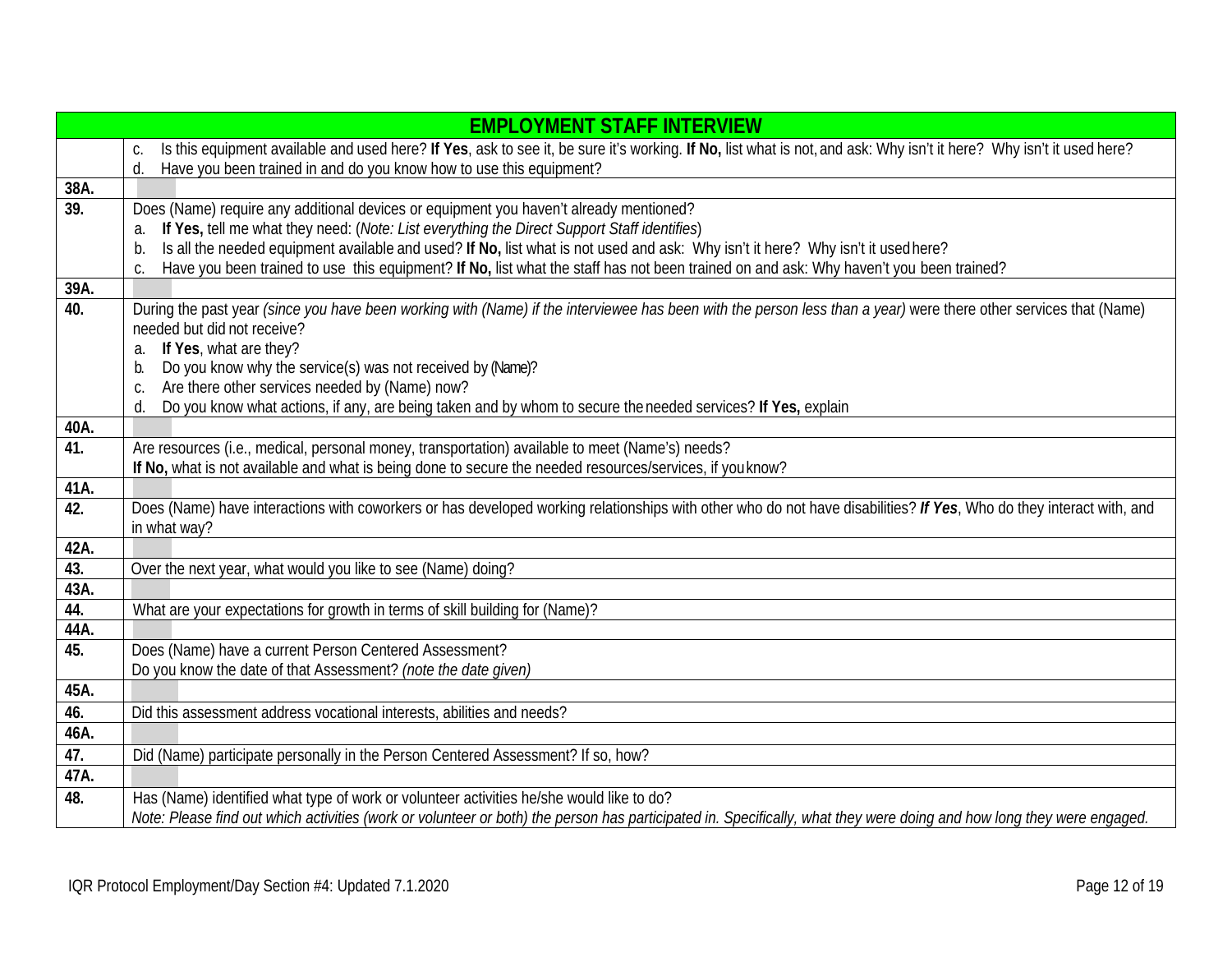|      | <b>EMPLOYMENT STAFF INTERVIEW</b>                                                                                                                        |  |  |  |
|------|----------------------------------------------------------------------------------------------------------------------------------------------------------|--|--|--|
| 48A. |                                                                                                                                                          |  |  |  |
| 49.  | Has (Name) been offered the opportunity to participate in work or job exploration activities including volunteer work and/or trial work opportunities?   |  |  |  |
|      | If yes, a. What are the opportunities, and what has been done?                                                                                           |  |  |  |
|      | b. Are these new experiences clearly documented in the ISP Work, Education and/or Volunteer History section?                                             |  |  |  |
|      | If no, Is (Name) trying new discovery experiences in the community to determine interests, abilities, skills and needs?                                  |  |  |  |
|      | If No, Why not?                                                                                                                                          |  |  |  |
| 49A. |                                                                                                                                                          |  |  |  |
| 50.  | Is (Name) engaged in the Informed Choice Project?                                                                                                        |  |  |  |
| 50A. |                                                                                                                                                          |  |  |  |
| 51.  | Has (Name) received information regarding the range of employment options available to him/her?                                                          |  |  |  |
|      | If Yes, when and what was shared?                                                                                                                        |  |  |  |
| 51A. |                                                                                                                                                          |  |  |  |
| 52.  | If there are barriers to employment, has the Team addressed how to overcome those barriers to employment and integrating clinical information, assistive |  |  |  |
|      | technology and therapy supports as necessary for the (Name) to be successful in employment?                                                              |  |  |  |
| 52A. |                                                                                                                                                          |  |  |  |
| 53.  | As an employment coach, have you advocated on behalf of (Name's) desires for employment?                                                                 |  |  |  |
| 53A. |                                                                                                                                                          |  |  |  |
|      | Add your additional questions here add as many questions/rows as are needed.                                                                             |  |  |  |
|      |                                                                                                                                                          |  |  |  |
|      | Add your additional questions here add as many questions/rows as are needed.                                                                             |  |  |  |
|      |                                                                                                                                                          |  |  |  |

**Review the Medication Administration Record (MAR) and complete the following chart. Medication information is to come directly off the container label when possible, and be compared to MAR to be sure they match. Also check the medication administration record to be sure medications have been given as instructed. Be sure to ask if the provider has an electronic and paper MAR. If both are maintained, compare to assure consistency. Also note how medication is stored (e.g., locked, dry and safe environment). Note if there are pain management strategies in place and being implemented correctly for this person, if applicable.** 

**Note: IF you find issues with the MAR while you are in the home and/or the day program, take a picture of the respective MARs and add it to the "additional documents" file.**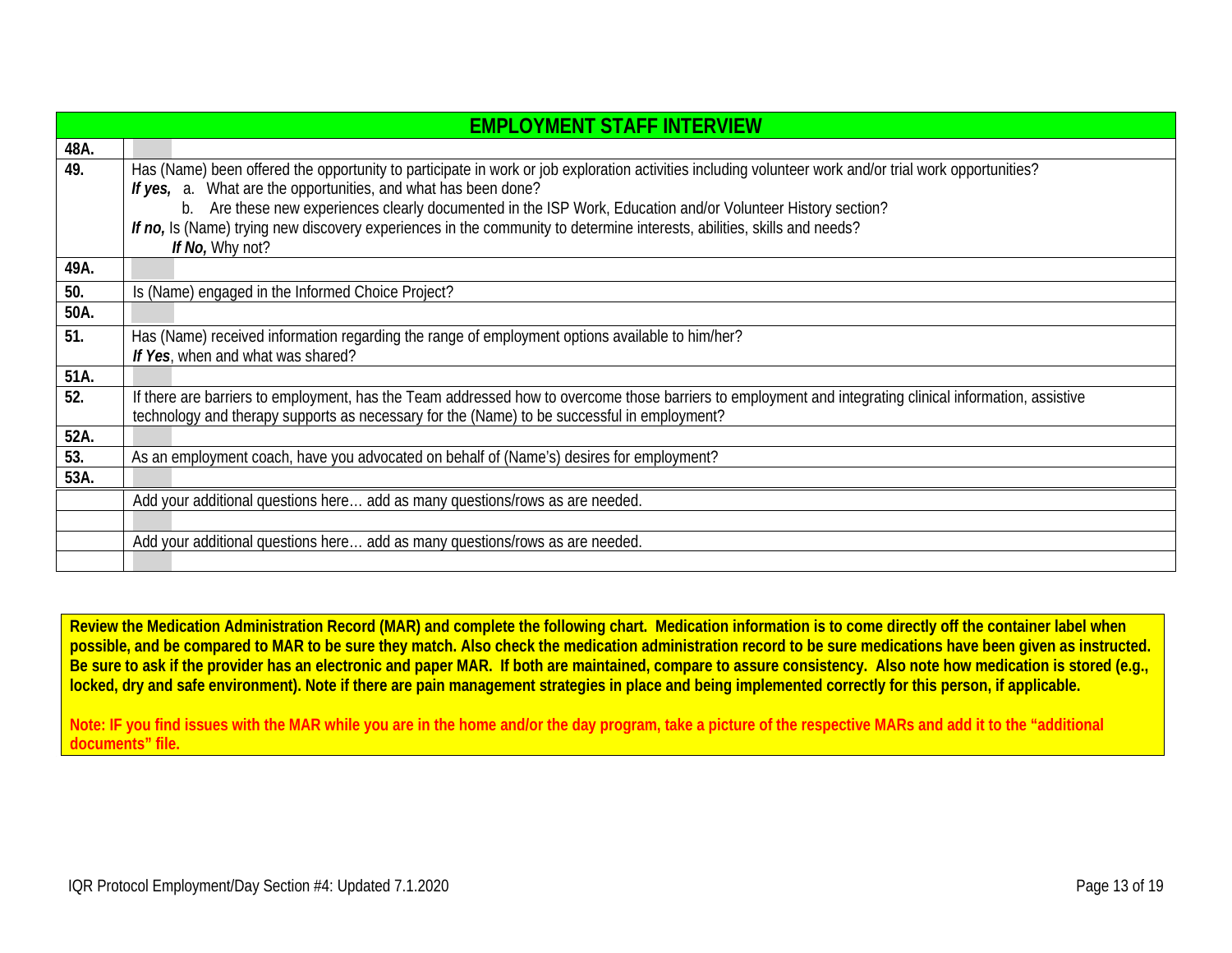<span id="page-13-0"></span>

| <b>MEDICATION TABLE</b> |               |                                                        |  |                        |                                |
|-------------------------|---------------|--------------------------------------------------------|--|------------------------|--------------------------------|
| <b>Matches</b>          | Matches the   | Name and Strength of Medication   Dosage and Frequency |  | <b>Target Symptoms</b> | Discrepancies & Justifications |
| the MAR?                | Dr.'s Orders? |                                                        |  |                        |                                |
| (Y/N)                   | (Y/N)         |                                                        |  |                        |                                |
|                         |               |                                                        |  |                        |                                |
|                         |               |                                                        |  |                        |                                |
|                         |               |                                                        |  |                        |                                |
|                         |               |                                                        |  |                        |                                |
|                         |               |                                                        |  |                        |                                |
|                         |               |                                                        |  |                        |                                |
|                         |               |                                                        |  |                        |                                |
|                         |               |                                                        |  |                        |                                |
|                         |               |                                                        |  |                        |                                |
|                         |               |                                                        |  |                        |                                |
|                         |               |                                                        |  |                        |                                |
|                         |               |                                                        |  |                        |                                |
|                         |               |                                                        |  |                        |                                |
|                         |               |                                                        |  |                        |                                |
|                         |               |                                                        |  |                        |                                |
|                         |               |                                                        |  |                        |                                |

<span id="page-13-1"></span>

| PERSONAL OBSERVATIONS, NOTES AND JUSTIFICATIONS                                    |                      |  |
|------------------------------------------------------------------------------------|----------------------|--|
| If you are unable to visit or observe the Employment/Day site, indicate why        |                      |  |
| Location of Observation:                                                           |                      |  |
| Question                                                                           | Notes/Justifications |  |
| Note whether or not the person shows any signs of abnormal involuntary movement    |                      |  |
| such as hand tremors, unusual tics or twitches, tonque thrusts or twitching.       |                      |  |
| Note any behavior targeted by the PBSP and how staff reacts to it. Is the response |                      |  |
| in accordance with the plan?                                                       |                      |  |
| Note interaction between the staff members present and the person being reviewed.  |                      |  |
| Does the staff member utilize (Name)'s preferred means of communication? Does      |                      |  |
| the staff member make requests or give directives?                                 |                      |  |
| Observe whether or not (Name) is given the opportunity to make a choice, such as   |                      |  |
| between available snacks, TV programs, activities.                                 |                      |  |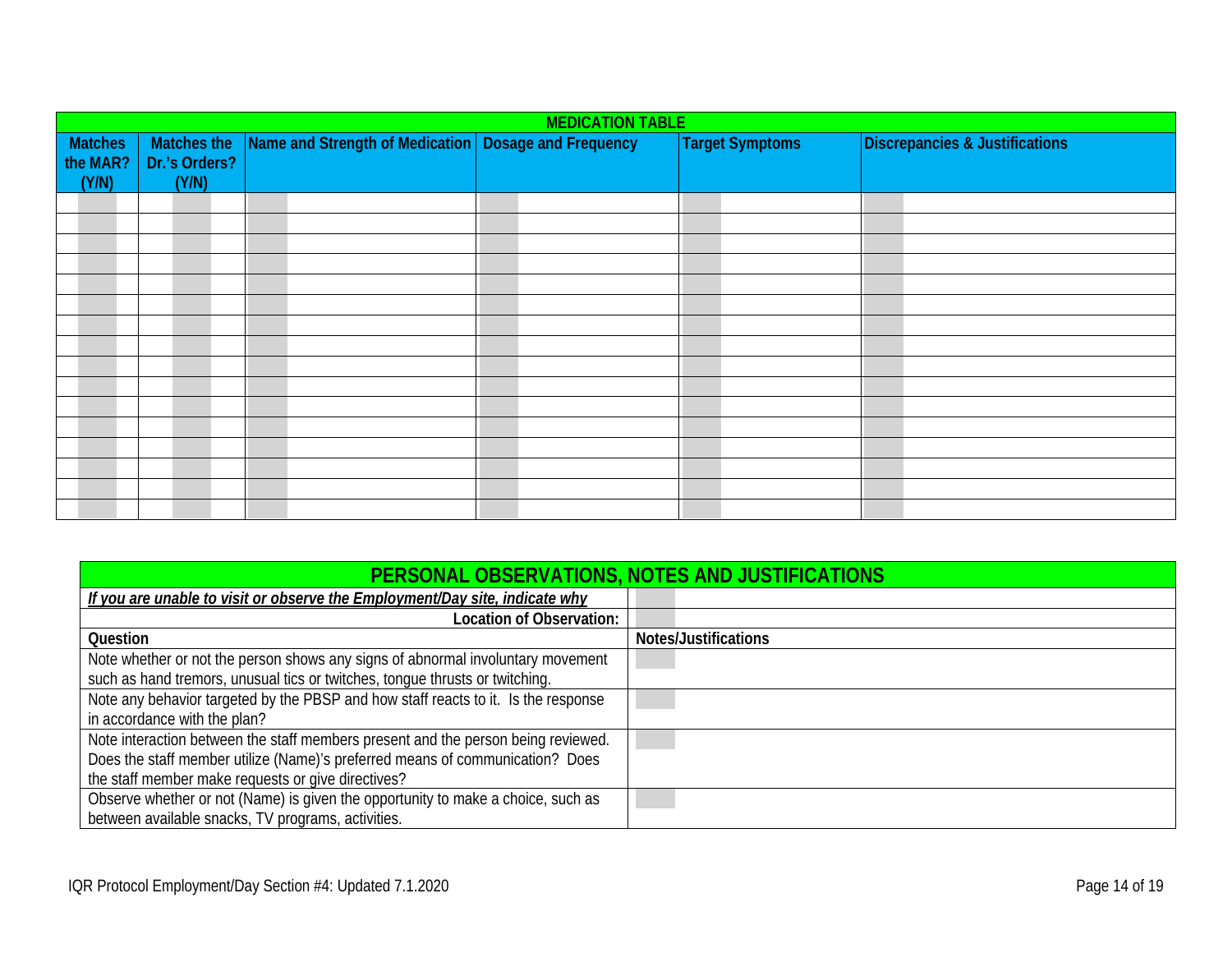| <b>PERSONAL OBSERVATIONS, NOTES AND JUSTIFICATIONS</b>                              |  |
|-------------------------------------------------------------------------------------|--|
| Note whether or not the person has access to all needed equipment, and is using     |  |
| equipment as appropriate. Check for eyeglasses, hearing aids, dentures, and any all |  |
| adaptive or augmentative devices/equipment.                                         |  |
| Ask to see equipment noted in the equipment table. Is the equipment accessible and  |  |
| being used according to the plan? Ask the staff to show you how it is used. Observe |  |
| the person and the staff using it.                                                  |  |

<span id="page-14-0"></span>

| <b>ENVIRONMENTAL OBSERVATIONS, NOTES AND JUSTIFICATIONS</b>        |                          |                                                                 |  |
|--------------------------------------------------------------------|--------------------------|-----------------------------------------------------------------|--|
| Question                                                           | Answer                   | Notes/Justifications Note: "NO" response require detailed notes |  |
|                                                                    | Location of Observation: |                                                                 |  |
| As you arrive, take note of the surroundings. Is the landscaping   | Choose                   |                                                                 |  |
| well kept, does the center site appear to be integrated, safe, and |                          |                                                                 |  |
| accessible to community resources?                                 |                          |                                                                 |  |
| Describe the overall level of cleanliness and note any specific    | Choose                   |                                                                 |  |
| environmental issues. Are hazardous materials stored               |                          |                                                                 |  |
| appropriately, if applicable?                                      |                          |                                                                 |  |
| Are medications appropriately secured? Note if they are locked or  | Choose                   |                                                                 |  |
| stored so others do not have easy access to them. (Note: Only      |                          |                                                                 |  |
| review how medications are stored if this person is taking         |                          |                                                                 |  |
| medications on-site.)                                              |                          |                                                                 |  |
| If this is the day habilitation location, ask the staff to see     | Choose                   |                                                                 |  |
| his/her copy of the ISP and the CARMP. Are they available and      |                          |                                                                 |  |
| accurate (correct version)?                                        |                          |                                                                 |  |
| If this is a day habilitation location, ask to see any incident    | Choose                   |                                                                 |  |
| reports that are stored on the premises in order to compare with   |                          |                                                                 |  |
| information gathered earlier. Were IRs available and/or provided?  |                          |                                                                 |  |
| Note how much prompting an individual needs versus things that     | Choose                   |                                                                 |  |
| individuals are doing for themselves. Is the staff member          |                          |                                                                 |  |
| encouraging independence?                                          |                          |                                                                 |  |
| You must observe mealtime or a snack? Was the CARMP                | Choose                   |                                                                 |  |
| followed accurately?                                               |                          |                                                                 |  |
| Is there appropriate food and drink available based on the         | Choose                   |                                                                 |  |
| person's needs?                                                    |                          |                                                                 |  |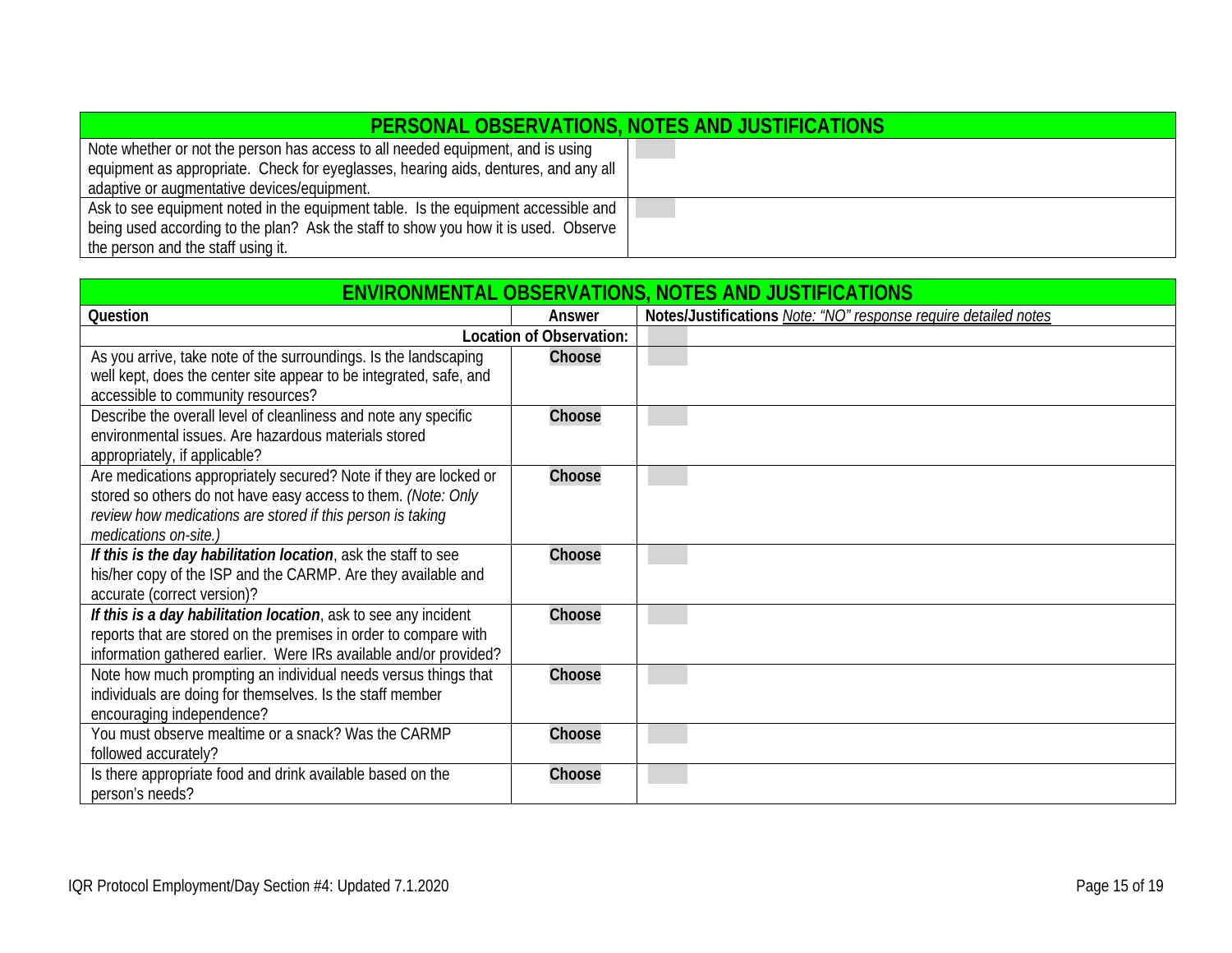| ENVIRONMENTAL OBSERVATIONS, NOTES AND JUSTIFICATIONS               |        |  |  |
|--------------------------------------------------------------------|--------|--|--|
| Note: Answer this question based on your observations of what      |        |  |  |
| the person is eating or drinking.                                  |        |  |  |
| Is there room for small groups and individual activities?          | Choose |  |  |
| Were there signs of restrictions or restraints?                    | Choose |  |  |
| Note: If Yes, provide detailed notes.                              |        |  |  |
| Is the Direst Support Staff treating (Name) in a respectful manner | Choose |  |  |
| during your observation?                                           |        |  |  |
| Were the person's rights respected?                                | Choose |  |  |

## **EMPLOYMENT/DAY SERVICES SCORING**

## <span id="page-15-0"></span>**Ratings Guide:**

A rating of " $0$ " = No Compliance (No) A rating of "1" = Needs Improvement; few of the indicators are met, many are inconsistently met A rating of "2" = Many Indicators Met, but not all A rating of "3" = Full Compliance (Yes) A rating of "NA" = Not Applicable, and represents an item that does not apply to the individual being reviewed

In some cases, the Surveyor will simply not have enough information to make an informed decision to appropriately score some questions. The option of "CND" (Can Not Determine) is available as a response in these instances. However, "CND" and "N/A" can only be selected when it is among the choices provided as answers.

<span id="page-15-1"></span>**You must provide an answer for every question**

*For each question your possible responses are limited to the optional responses listed. For instance, if a question does not list NA as a possible response, you may not use it.* Surveyors: In your justifications use a (+) to indicate examples of compliance; Use a (-) to indicate examples of non-compliance.

**31.** Does the direct services staff "know" the person? *Note: We expect the staff to thoroughly describe this person's preferences, needs and circumstances, including information describing the individual's method/style of communication; personality, likes, dislikes; the individual's general routine; important people, activities, things in the individual's life; significant events that occurred or are occurring which have an impact on the individual and what s/he is doing or plans to do. Also look for description of strengths, positive attributes, things to build on, such as: communication method; work ethic; skills s/he possess; willingness to try things;*  willingness to participate in activities; etc. Cannot be a "3" if the staff gives only a clinical diagnosis and NO personal information or vice versa. **Choose Justification:**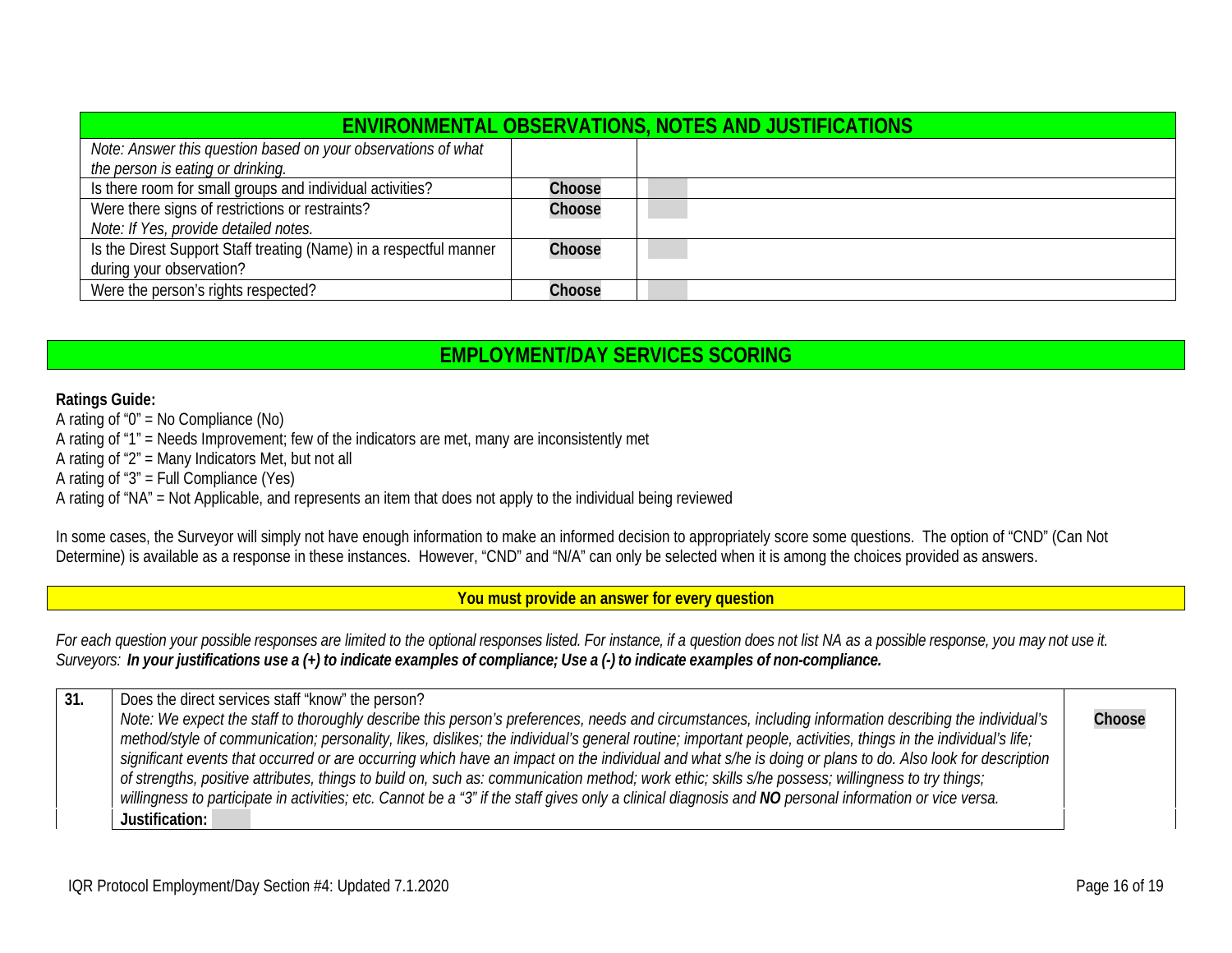<span id="page-16-3"></span><span id="page-16-2"></span><span id="page-16-1"></span><span id="page-16-0"></span>

|     | <b>Case Judge Comments:</b>                                                                                                                                                                                                                                                                                                                                                                                                                                                                                                                                                                                                                                                                                                                                                                                                                                                                                                                                                                                                                                                                                                                                                                                                                                                                                                                                                                                                                                                                                                                                                                                                                                                                                                |        |
|-----|----------------------------------------------------------------------------------------------------------------------------------------------------------------------------------------------------------------------------------------------------------------------------------------------------------------------------------------------------------------------------------------------------------------------------------------------------------------------------------------------------------------------------------------------------------------------------------------------------------------------------------------------------------------------------------------------------------------------------------------------------------------------------------------------------------------------------------------------------------------------------------------------------------------------------------------------------------------------------------------------------------------------------------------------------------------------------------------------------------------------------------------------------------------------------------------------------------------------------------------------------------------------------------------------------------------------------------------------------------------------------------------------------------------------------------------------------------------------------------------------------------------------------------------------------------------------------------------------------------------------------------------------------------------------------------------------------------------------------|--------|
| 32. | Does the direct service staff have input into the person's ISP?<br>Note: We will look to see if the direct service staff have had input at the ISP, or if it is documented that they provided input directly to the CM in<br>advance of the ISP Meeting. Is there evidence that they provide input through their Supervisor/Coordinator/Manager/Lead and is there proof that this<br>information is shared at the meeting. Verify staff attendance with the signature page of the ISP. Cannot be a "3" if there is NO method, either<br>documented or described verbally, for Direct Support Staff to provide input to the ISP.<br>Justification:                                                                                                                                                                                                                                                                                                                                                                                                                                                                                                                                                                                                                                                                                                                                                                                                                                                                                                                                                                                                                                                                          | Choose |
|     | <b>Case Judge Comments:</b>                                                                                                                                                                                                                                                                                                                                                                                                                                                                                                                                                                                                                                                                                                                                                                                                                                                                                                                                                                                                                                                                                                                                                                                                                                                                                                                                                                                                                                                                                                                                                                                                                                                                                                |        |
| 33. | Did the direct service staff receive training on implementing this person's ISP?<br>Note: We look to see if the direct service staff are implementing this person's ISP in line with expectations as outlined in the ISP<br>and/or other directions (e.g., from therapists or other specialists.) Cannot be a "3" if the Direct Support Staff stated they received<br>training, but observation and verbal description evidenced they did not know the person's ISP, BSP, Mealtime Plan, outcomes/<br>action plans, or other plans that are to be implemented.<br>Justification:<br>Case Judge Comments:                                                                                                                                                                                                                                                                                                                                                                                                                                                                                                                                                                                                                                                                                                                                                                                                                                                                                                                                                                                                                                                                                                                   | Choose |
| 34. | Was the direct service staff able to describe this person's health-related needs?<br>Note: The direct service staff identifies the important health related needs, needs that if not known and addressed can present a risk to the health and<br>stability of the individual. We are looking for clinical diagnoses, such as seizure disorder, high blood pressure, diabetes; symptoms the person has<br>recently displayed and what is being done to address them, such as - recently has been having trouble standing up from sitting in a chair, has an<br>appointment with PCP, will go to the doctor next week. Also note past illnesses that may affect the person now; such as was hospitalized for<br>pneumonia last winter so extra precautions are taken during the winter such as not going out when it is really cold, and if s/he gets a cough s/he goes<br>to the doctor right away. If this person has health care directives and/or end of life instructions are they known and available? Cannot be a "3" if the<br>Direct Support Staff did not note: risk of aspiration and Comprehensive Aspiration Risk Management Plan or CARMP; the person has seizures and<br>documentation evidenced the person has an active seizure disorder with a seizure plan and a seizure crisis plan; the person has diabetes and<br>documentation evidenced s/he is to have regular blood glucose monitoring and/or a special diet; or other conditions that the person receives<br>medication for, is to be on a special diet because of, has a medical crisis plan for, or documentation indicated the condition affects the person's daily<br>life on regular basis.<br>Justification:<br><b>Case Judge Comments:</b> | Choose |
| 35. | Was the direct service staff able to describe his/her responsibilities in providing daily care/supports to the person?<br>Note: Cannot be a "3" if the Direct Support staff could not describe the assistance they provide the person with ADLs and personal care, could not<br>describe what outcomes/action plans s/he is responsible for or give some indication s/he knows them and implements them, such as how often<br>the action plan is done and when and how data is collected.<br>Note: If "35a" or 35b" are either "0", "1", or "2", this cannot be a "3".                                                                                                                                                                                                                                                                                                                                                                                                                                                                                                                                                                                                                                                                                                                                                                                                                                                                                                                                                                                                                                                                                                                                                     | Choose |
|     | Justification:                                                                                                                                                                                                                                                                                                                                                                                                                                                                                                                                                                                                                                                                                                                                                                                                                                                                                                                                                                                                                                                                                                                                                                                                                                                                                                                                                                                                                                                                                                                                                                                                                                                                                                             |        |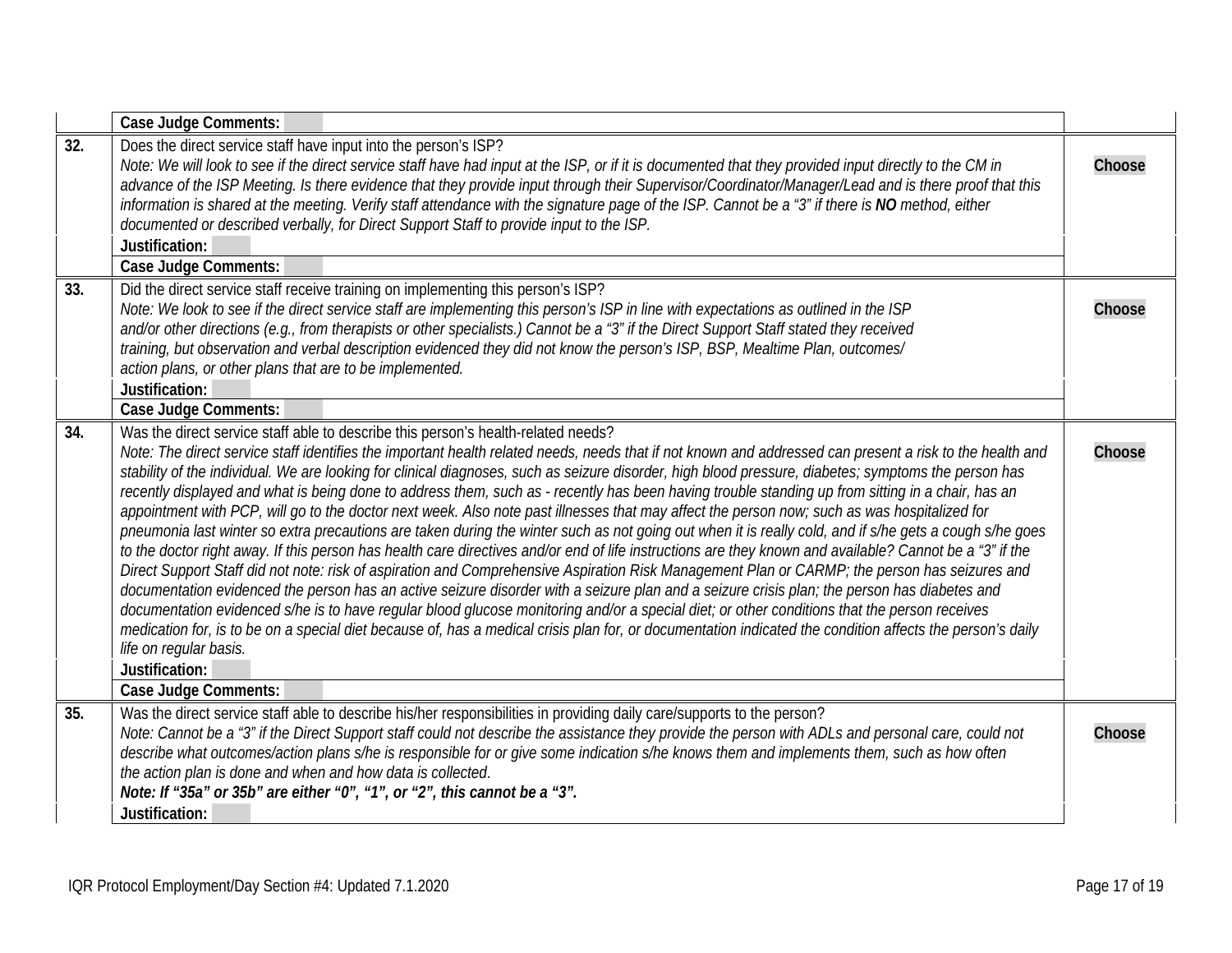<span id="page-17-3"></span><span id="page-17-2"></span><span id="page-17-0"></span>

|      | <b>Case Judge Comments:</b>                                                                                                                                                                                                                                                                                         |        |
|------|---------------------------------------------------------------------------------------------------------------------------------------------------------------------------------------------------------------------------------------------------------------------------------------------------------------------|--------|
| 35a. | Was the direct service staff able to provide specific information regarding the person's daily activities?                                                                                                                                                                                                          |        |
|      | Note: Cannot be a "3" if the Direct Support staff could not describe the assistance they provide the person with ADLs and personal care.                                                                                                                                                                            | Choose |
|      | Justification:                                                                                                                                                                                                                                                                                                      |        |
|      | <b>Case Judge Comments:</b>                                                                                                                                                                                                                                                                                         |        |
| 35b. | Can the direct service staff describe his/her responsibilities in implementing this person's ISP, including outcomes, action plans, and WDSIs?                                                                                                                                                                      |        |
|      | Note: Cannot be a "3" if the Direct Support staff could not describe what outcomes/action plans s/he is responsible for or give some indication                                                                                                                                                                     | Choose |
|      | s/he knows them and implements them, such as how often the action plan is done and when and how data is collected.                                                                                                                                                                                                  |        |
|      | Justification:                                                                                                                                                                                                                                                                                                      |        |
|      | <b>Case Judge Comments:</b>                                                                                                                                                                                                                                                                                         |        |
| 36.  | Did the direct service staff have training on how and to whom to report abuse, neglect and exploitation?                                                                                                                                                                                                            |        |
|      | Note: The interview must reflect the answers DOH or DHI. Human Services is NOT acceptable. Direct service staff could also show a card with the                                                                                                                                                                     | Choose |
|      | number, the poster, or another format with the number on it, and they indicate that is the number to call. Cannot be a "3" if the Direct Support Staff did                                                                                                                                                          |        |
|      | not indicate reports are made to DOH/DHI.                                                                                                                                                                                                                                                                           |        |
|      | Justification:                                                                                                                                                                                                                                                                                                      |        |
|      | <b>Case Judge Comments:</b>                                                                                                                                                                                                                                                                                         |        |
| 37.  | Does the direct service staff have an appropriate expectation of growth for this person?                                                                                                                                                                                                                            |        |
|      | Note: The direct support staff should articulate this person's abilities, potential and natural next steps. There should be an expectation of growth and                                                                                                                                                            | Choose |
|      | the team should be acting on that expectation. End of life plans may also be a factor. Are looking for things such as the person working at a community                                                                                                                                                             |        |
|      | integrated job, living in a more independent setting, taking a trip, going for further formal education, learning a particular new skill or activity. Cannot be                                                                                                                                                     |        |
|      | a "3" if the Direct Support Staff stated that they would like the person to be healthy, happy, and/or safe; or to just keep coming to the program, with NO<br>specific indication of why and what the person would do there. If the person has significant health issues (i.e. on hospice), appropriate expectation |        |
|      | could be to maintain current status, be happy, etc.                                                                                                                                                                                                                                                                 |        |
|      | Justification:                                                                                                                                                                                                                                                                                                      |        |
|      | Case Judge Comments:                                                                                                                                                                                                                                                                                                |        |
| 38.  | Does the person's day/work environment generally clean, free of safety hazards and conducive to the work/activity intended?                                                                                                                                                                                         |        |
|      | Note: See Observation Table.                                                                                                                                                                                                                                                                                        | Choose |
|      | Justification:                                                                                                                                                                                                                                                                                                      |        |
|      | <b>Case Judge Comments:</b>                                                                                                                                                                                                                                                                                         |        |

<span id="page-17-4"></span><span id="page-17-1"></span>

| # | Question                                                                                                                                |              |
|---|-----------------------------------------------------------------------------------------------------------------------------------------|--------------|
|   | NOTE: The Scores in the right column will populate based on the answers you select above. If they are not visible, try a Print Preview. |              |
|   | Does the direct services staff "know" the person?                                                                                       | $\cap$ hoose |
|   | Does the direct service staff have input into the person's ISP?                                                                         | $7$ hoose    |